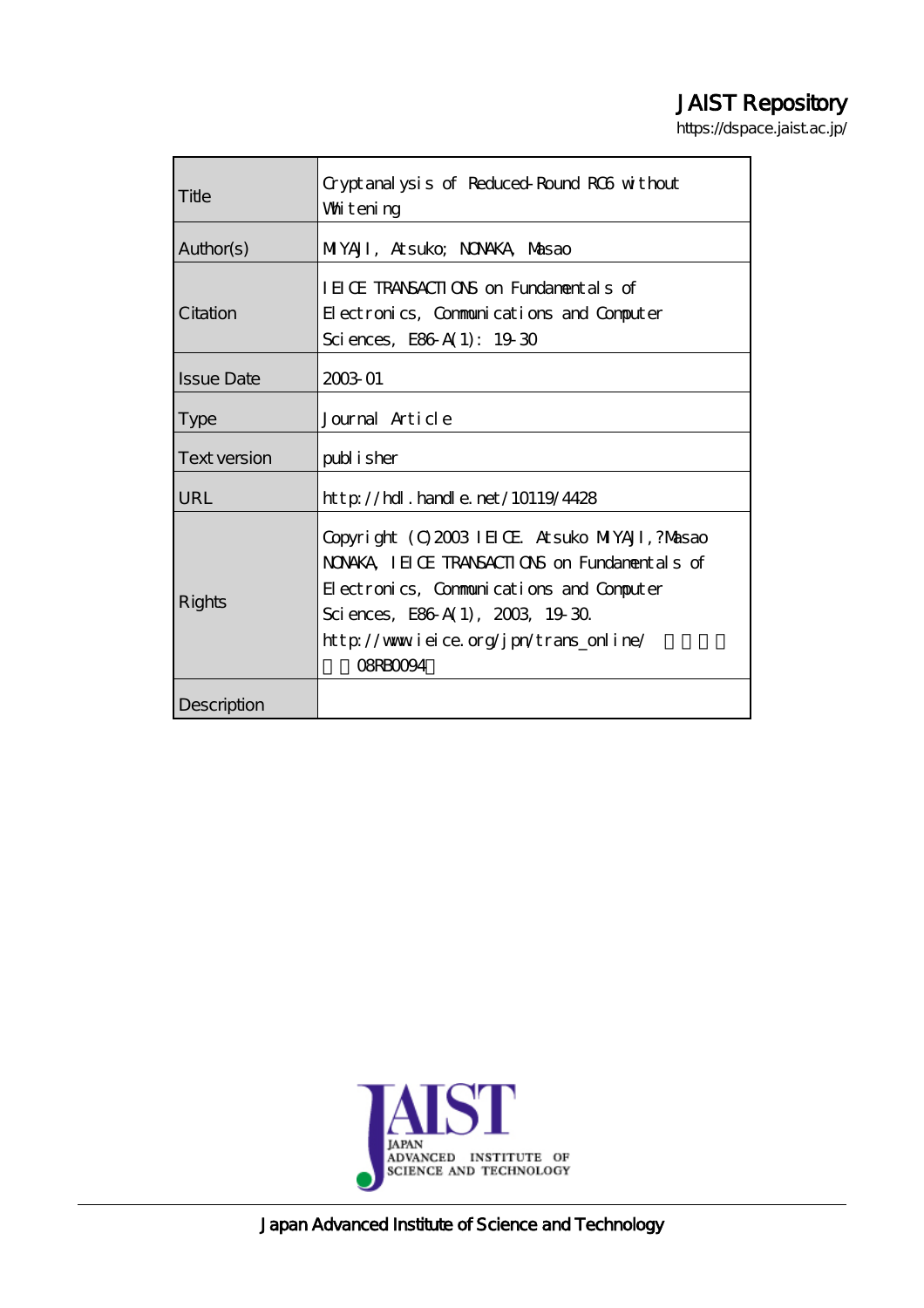# PAPER *Special Section on Cryptography and Information Security* **Cryptanalysis of Reduced-Round RC6 without Whitening***∗∗*

**Atsuko MIYAJI**†∗a)**,** *Regular Member and* **Masao NONAKA**††**,** *Nonmember*

**SUMMARY** We investigate the cryptanalysis of reduced-<br>round RC6 without whitening. Up to now, key recovery algorithms against the reduced-round RC6 itself, the reduced-round RC6 without whitening, and even the simplified variants have been infeasible on a modern computer. In this paper, we propose an efficient and feasible key recovery algorithm against reducedround RC6 without whitening. Our algorithm is very useful for analyzing the security of the round-function of RC6. Our attack applies to a rather large number of rounds. RC6 without whitening with r rounds can be broken with a success probability of 90% by using 28*.*1*r*−13*.*<sup>8</sup> plaintexts. Therefore, our attack can break RC6 without whitening with 17 rounds by using 2123*.*<sup>9</sup> plaintexts with a probability of 90%.

 $key words: block cipher, RC6, cryptanalysis, \chi^2 attacks$ 

# **1. Introduction**

RC6 [13] is a block cipher, which is constructed by only simple arithmetic such as multiplication, addition, bitwise exclusive-or (XOR), and data-dependent rotation. Therefore, RC6 can be implemented efficiently in software with a small amount of memory. RC6 is submitted as a candidate for NESSIE [12], and recently has been selected to proceed to the next stage. RC6-32/ $r/16$ means that four 32-bit-word plaintexts are encrypted by  $r$  rounds with 16 byte keys. RC6 is the next version of RC5 [14], which consists of only addition, bit-wise exclusive-or (XOR), and data-dependent rotation. RC5 also includes a data-dependent rotation, which is much improved in RC6 in such a way that it is determined by all 32 bits of both data and subkey, but not 5 bits. Such an efficient improvement makes RC6 more secure because it is difficult to handle the rotation with specific plaintexts. Compared with various attacks against RC5  $[1], [2], [4]$ – $[7], [11],$  any key recovery algorithm against RC6 [2], [3], [8] requires much memory and work even in the case of a low round. Multiple linear cryptanalysis is applied to RC6 with 32-byte keys [16], but it has not been applied to RC6 with 16-byte keys.

Manuscript received March 23, 2002.

Correlation attack makes use of correlations between an input and an output, which is measured by the  $\chi^2$  test; the specific rotation in RC6 is considered to cause the correlations between the corresponding two 10-bit integer values. Correlation attack consists of two parts, the distinguishing algorithm and the key recovery algorithm. The distinguishing algorithm has only to handle plaintexts in such a way that the  $\chi^2$ -value of a part of the ciphertext assumes a significantly higher value. On the other hand, the key recovery algorithm has to rule out all false keys, and single out exactly a correct key by using the  $\chi^2$ -value. However, only the distinguishing algorithm has been investigated up to now [4], [8]. That is, only a high  $\chi^2$ -value has been focused, which is experimentally computed on the average of keys.

In [8], correlation attacks are applied to recover subkeys from the 1st subkey to the final subkey by handling a plaintext  $(A_0, B_0, C_0, D_0)$  in such a way that the  $\chi^2$ -value after one round becomes a significantly higher. However, unfortunately, their key recovery algorithm has not been executed yet although their distinguishing algorithm has been implemented. Because their algorithm is forced to recover all 32 bits of the first subkey. It thus requires  $2^{62.2}$  works with  $2^{42}$  memory even in the case of RC6 with 5 rounds. In a realistic sense, it would be infeasible to employ such an algorithm on a modern computer. This is why their key recovery algorithm is estimated using only the results of the distinguishing algorithm. Their key recovery algorithm is roughly summarized as follows. 1. Choose a plaintext in such a way that the least significant five bits of  $A_0$  and  $C_0$ ,  $lsb_5(A_0)$  and  $lsb_5(C_0)$ , are fixed, 2. For a plaintext and the corresponding  $2^{27}$  first subkeys that lead to the zero rotation in the first round, compute the  $\chi^2$ -value of concatenation of  $lsb_5(A_{r+1})$  and  $lsb_5(C_{r+1})$  of an output after *r* rounds,  $(A_{r+1}, B_{r+1}, C_{r+1}, D_{r+1}),$  3. Output a subkey with the highest  $\chi^2$ -value as the first subkey. Their key recovery algorithm is based on the idea that the  $\chi^2$ -value is significantly high if a plaintext is suitably fixed so that one (or both) of the data-dependent rotations in the first round is zero. It works exactly as a distinguishing algorithm, but, as a key recovery algorithm, it is unlikely to rule out all false keys well for the following reason: the data-dependent rotation depends on all bits of the 32-bit subkey, however, the amount of information on data-dependent rotation is only 5 bits.

Manuscript revised July 6, 2002.

Final manuscript received September 20, 2002.

<sup>†</sup>The author is with Japan Advanced Institute of Science and Technology, Ishikawa-ken, 923-1292 Japan.

<sup>††</sup>The author is with Matsushita Electric Industrial Co., LTD., Kadoma-shi, 571-8501 Japan. This work was conducted when he was with JAIST.

<sup>∗</sup>Presently, with University of California, Davis.

a) E-mail: miyaji@jaist.ac.jp

<sup>∗∗</sup>A preliminary version was presented at SCIS'2002.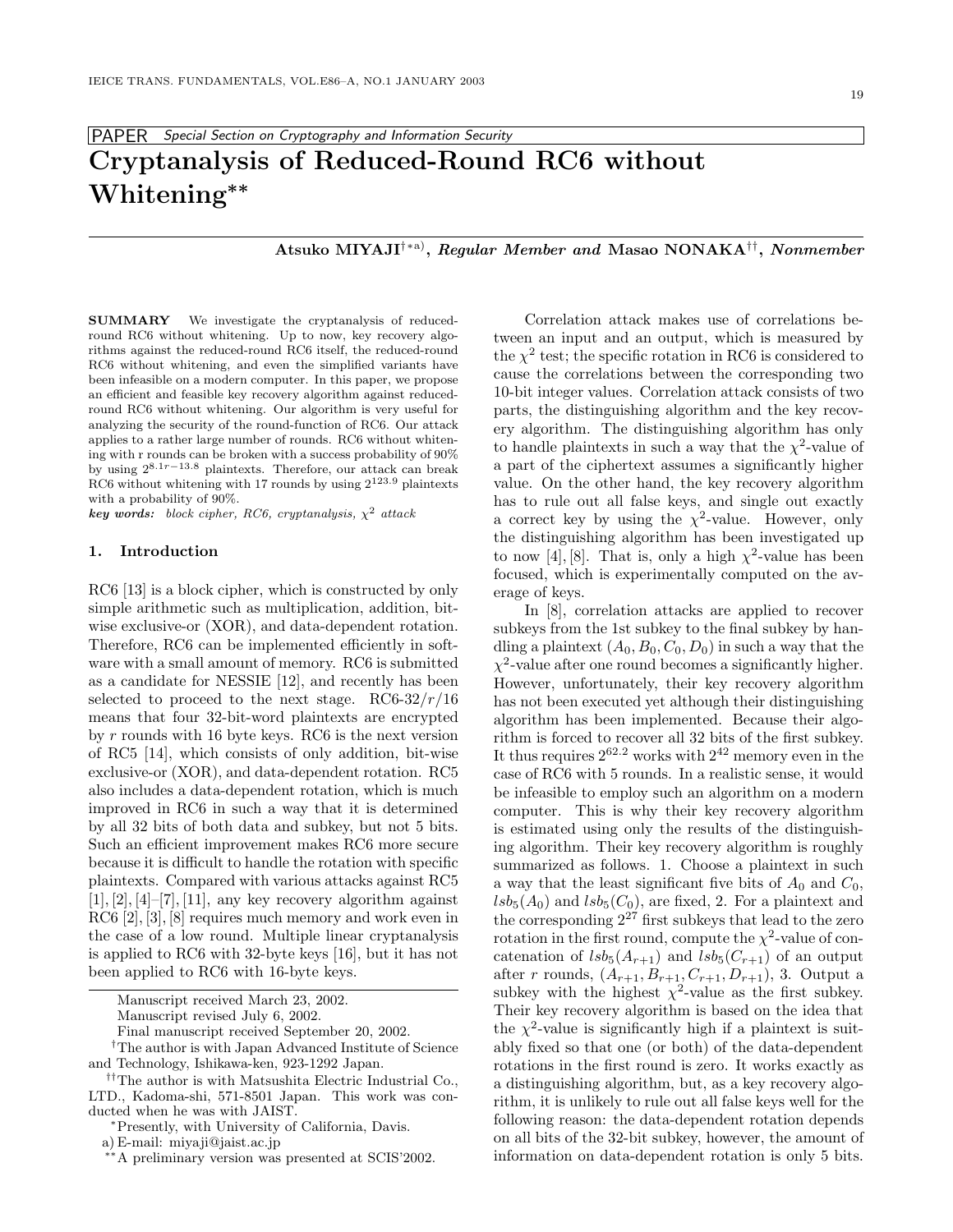Fixing the first round rotation to zero merely fixes the 5-bit information on the first subkey but not to all its 32bits. In fact, for a plaintext, there are  $2^{27}$  first subkeys that lead to zero rotation. This is why the above algorithm is unlikely to rule out all false keys. We also note that the number of available plaintexts for each key in their attack is reduced to  $2^{118}$ .

In [11], a correlation attack against RC5 was proposed based on the same idea of fixing the first round rotation as in [8]. They reported three interesting new results: 1. their algorithm can search every four bits of a subkey in the final round; 2. their algorithm can recover subkeys with a high probability and a rather low  $\chi^2$ -value; 3. an algorithm, applying the idea in [8] to RC5, cannot recover subkeys with high probability although the  $\chi^2$ -value is extremely high. Their results indicate that not all bits but a few bits of subkeys can be recovered under the condition of fixing the first round rotation, and that a good distinguishing algorithm is not necessarily a good key recovery algorithm.

RC6 consists of three parts, pre-whitening, r-round iterations of round function, and post-whitening. In this paper, we focus on the round function of RC6, RC6 without whitening. Here we call RC6 without whitening, simply RC6W. We propose a feasible key recovery algorithm for the reduced-round RC6W for the first time. We improve the distinguishing algorithm in such a way that the  $\chi^2$ -values for output become significantly high with less constraint of plaintexts, and then improve the key recovery algorithm in such a way that the variance of the  $\chi^2$ -value is reduced. We know that output of RC6 is highly unlikely to be uniformly distributed if  $B_0$  or  $D_0$  of a plaintext  $(A_0, B_0, C_0, D_0)$ introduces zero rotation in the 1st round, and  $lsb_5(A_0)$ and  $lsb_5(C_0)$  are fixed [8]. More generally, we investigate how output after r rounds, both  $A_{r+1}$  and  $C_{r+1}$ , depends on a chosen plaintext, and experimentally find the following feature of RC6: the  $\chi^2$ -values for the concatenation of  $lsb_5(A_{r+1})$  and  $lsb_5(C_{r+1})$  of an output after  $r$  rounds become significantly high if both the least significant 5 bits of the first and third words before addition to each 1st-round subkey are merely fixed. This means that we can use any plaintext by classifying them into groups with the same condition, and thus, the number of available plaintext is  $2^{128}$ , which is very useful for distinguishing RC6 without pre-whitening.

We improve the key recovery algorithm by taking full advantage of the above feature, that is, the  $\chi^2$ -values become significantly high for any group. As mentioned above, only the high average of the  $\chi^2$ -value has been discussed. However, we also direct our attention to the variance of the  $\chi^2$ -value. We compute the  $\chi^2$ -value not flatly for all plaintext but for plaintexts in each group, and then compute the average of these  $\chi^2$ -values. As a result, the variance of the  $\chi^2$ -value is reduced, and the key recovery algorithm is expected to rule out all false keys. The main points of our feasible

key recovery algorithm are as follows.

1. Use any plaintext by classifying it into groups,

2. Compute the  $\chi^2$ -value of an output for plaintexts in each group, and then compute the average of these  $\chi^2$ -values.

We also present three key recovery algorithms, which reflect the effect of computing the  $\chi^2$ -value on each classified group. By employing our attack, RC6W with 5 rounds can be broken within 20 minutes on PPC  $604e/332 MHz$  using  $2^{27}$  plaintexts and  $2^{26}$  memory. RC6W with r rounds can be broken with a success probability of 90%, by using  $2^{8.1r-13.8}$  plaintexts. As a result, our attack can break RC6W with 17 rounds using 2123*.*<sup>9</sup> plaintexts with a probability of 90%. Our algorithm can work faster than an exhaustive key search for the 128-bit key with a feasible memory size,  $2^{26}$ . In [13], a two-register version for RC6 is also described, called RC6-64 in this paper. RC6-64 is oriented to 64 bit architecture, and plaintexts consist of two 64-bit words. The size of subkeys in RC6-64 is 64 bits. Hense the security level of one round in RC6-64, the size of subkeys, is estimated to be equal to that in RC6-32, which has two 32-bit subkeys in one round. Furthermore the round function of RC6-64 is almost the same structure as that of RC6. Therefore it is very useful for discussing the difference of each security level of each round function. By applying our attack to RC6- 64 without whitening with  $r$  rounds, it can be broken with a success probability of 90% using 25*.*0*r*−8*.*<sup>2</sup> plaintexts. As a result, our attack can break RC6-64 without whitening with 27 rounds using 2126*.*<sup>8</sup> plaintexts with a probability of 90%. The weak point of RC5 is thought to a data dependent rotation, which is defined by only a 5-bit subkey and data, but not the data structure of two words. Although the weakness of data-dependent rotation is improved in both RC6 and RC6-64, RC6-64 is much weaker than RC6. From our results, we see that the data structure of RC6, 4-word plaintext, also makes the security high.

This paper is organized as follows. Section 2 summarizes the notation and definitions used in this paper. Section 3 describes some experimental results including the above features of RC6. Section 4 presents the chosen plaintext algorithm, Algorithms 2 and 3. Section 5 discusses how to extend the chosen plaintext algorithm to the known plaintext algorithm, Algorithm 4. Section 6 applies Algorithm 4 to a two-register version for RC6, and discusses the difference between the original RC6 and a two-register version for RC6 from a security point of view.

# **2. Preliminary**

This section denotes some notations, definitions, and experimental remarks. In this paper, RC6-32, the AES submission version, is simply denoted as RC6. First we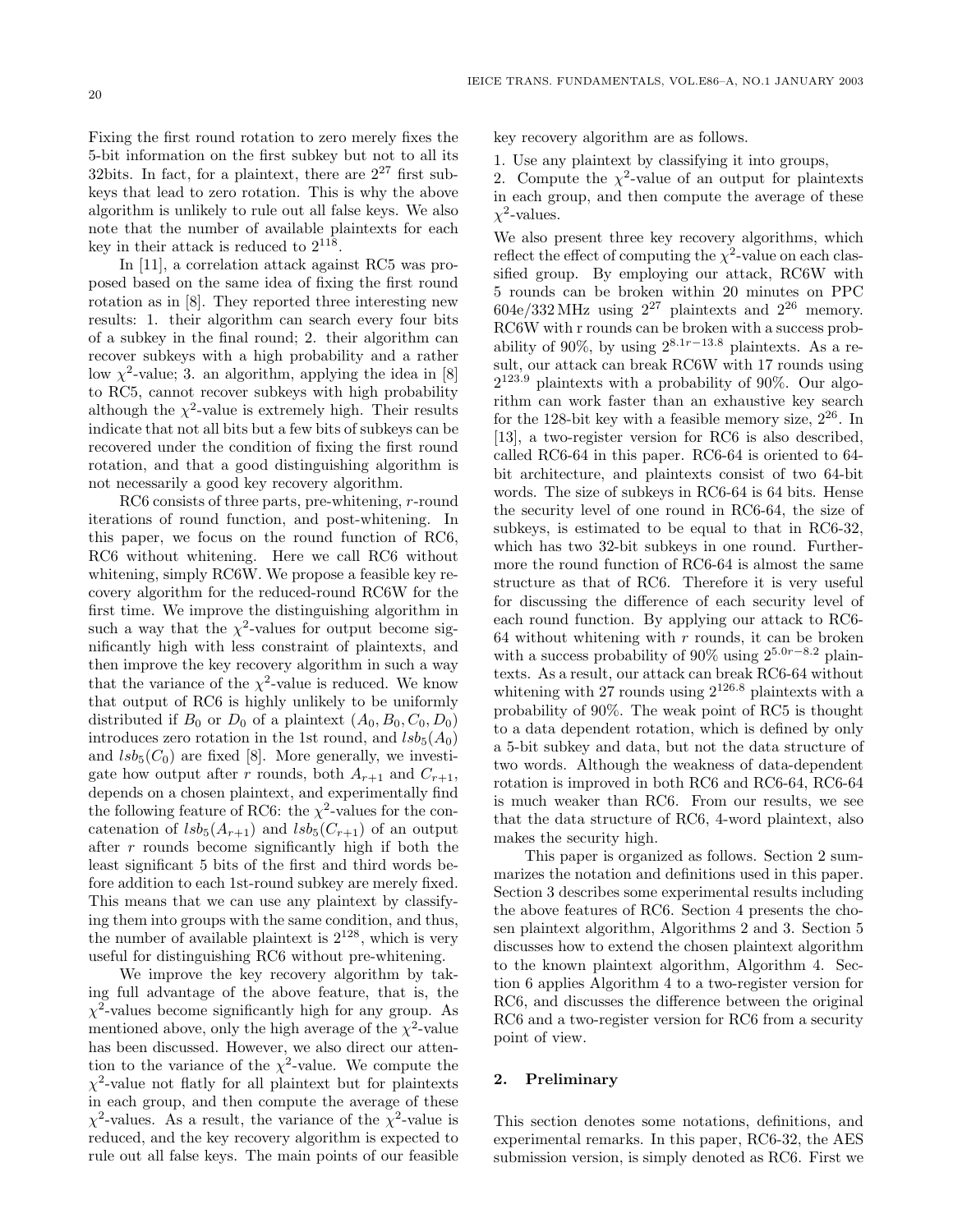| Level                   | 0.50    | 0.60    | 0.70    | 0.80    | 0.90    | 0.95    | 0.99    |
|-------------------------|---------|---------|---------|---------|---------|---------|---------|
| 31 degrees of freedom   | 30.34   | 32.35   | 34.60   | 37.36   | 41.42   | 44.99   | 52.19   |
| 63 degrees of freedom   | 62.33   | 65.20   | 68.37   | 72.20   | 77.75   | 82.53   | 92.01   |
| 255 degrees of freedom  | 254.33  | 260.09  | 266.34  | 273.79  | 284.34  | 293.25  | 310.46  |
| 1023 degrees of freedom | 1022.33 | 1033.83 | 1046.23 | 1060.86 | 1081.38 | 1098.52 | 1131.16 |

**Table 1**  $\chi^2$ -distributions for various degrees of freedom.

describe the RC6 algorithm after defining the following notations.<br>+,  $\boxplus$ :

addition mod  $2^{32}$  $-$ ,  $⊟$ : subtraction mod 2<sup>32</sup>  $\times$ : multiplication mod  $2^{32}$ ⊕: bit-wise exclusive OR  $r:$  number of (full) rounds  $a \lll b$ : cyclic rotation of a to the left by b bits  $a \gg b$ : cyclic rotation of a to the right by b bits  $S_i$ : *i*-th subkey  $lsb_n(X)$ : least significant *n* bits of X  $X^i$ : *i*-th bit of X  $X^{[i,j]}$ : from the *i*-th bit to the *j*-th bit of  $X(i>j)$ 

 $\overline{X}$ : bit-wise inversion of X

 $f(X)$ :  $X \times (2X + 1)$ 

 $F(X)$ :  $f(X) \pmod{2^{32}} \ll 5$ 

We denote the least significant bit (LSB) to the 1st bit, and the most significant bit (MSB) as the 32-nd bit for any 32-bit element. RC6 encryption is defined as follows.

**Algorithm 1** (Encryption with RC6):

1. 
$$
A_1 = A_0
$$
;  $B_1 = B_0 + S_0$ ;  
\n $C_1 = C_0$ ;  $D_1 = D_0 + S_1$   
\n2. for  $i = 1$  to  $r$  do:  
\n $t = F(B_i)$ ;  $u = F(D_i)$ ;  
\n $A_{i+1} = B_i$ ;  $B_{i+1} = ((C_i \oplus u) \lll t) + S_{2i+1}$ ;  
\n $C_{i+1} = D_i$ ;  $D_{i+1} = ((A_i \oplus t) \lll u) + S_{2i}$   
\n3.  $A_{r+2} = A_{r+1} + S_{2r+2}$ ;  $B_{r+2} = B_{r+1}$ ;

 $C_{r+2} = C_{r+1} + S_{2r+3}$ ;  $D_{r+2} = D_{r+1}$ .

Parts 1 and 3 of Algorithm 1 are called pre-whitening and post-whitening, respectively. We call the version of RC6 without pre-whitening or post-whitening as simply RC6W or RC6 without whitening.

We make use of a  $\chi^2$ -tests for distinguishing a random sequence from a nonrandom sequence [6], [8], [9]. Let  $X = X_0, ..., X_{n-1}$  be a sequence with  $\forall X_i \in \{a_0, \cdots, a_{m-1}\}.$  Let  $N_{a_j}(X)$  be the number of  $X_i$  which equals  $a_j$ . The  $\chi^2$ -statistic of  $X, \chi^2(X)$ , gives an estimate of the difference between  $X$  and the uniform distribution as follows:  $\chi^2(X) = \frac{m}{n} \sum_{i=0}^{m-1} (N_{a_i}(X) - \frac{n}{m})^2$ . Table 1 presents each threshold for 31, 63, 255 and 1023 degrees of freedom. For example, (level,  $\chi^2$ )=(0.95, 44.99) for 31 degrees in Table 1 means that the value of the  $\chi^2$ -statistic exceeds 44.99 with the probability of 5% if the observation  $X$  is uniform. In this work, we adopt these four degree of freedom. For precision, we often discuss the

 $\chi^2$ -statistic for any degree based on the level. We set the level to 0.95 in order to distinguish a nonrandom sequence  $X$  from a random sequence.

In our experiments, all plaintexts are generated using the m-sequence [10]. For example, Algorithms 2, 3, and 4 uses 108-, 113- and 128-bit random numbers generated by the m-sequence, respectively. The platforms are IBM RS/6000 SP (PPC  $604e/332 MHz \times 256$ ) with memory of 32 GB.

# **3.**  $\chi^2$ -Statistic of RC6

In this section, we investigate how to attain to much stronger biases with less constraint of plaintexts. In [8], if plaintexts  $(A_0, B_0, C_0, D_0)$  are chosen in such a way that both  $lsb_5(A_0)$  and  $lsb_5(C_0)$  are fixed, and both  $B_0$ and  $D_0$  introduce zero rotation in the 1st round, then the ciphertexts lead to much stronger biases. However, such a condition is a rather strict constraint because the number of plaintexts satisfying with such conditions are reduced to  $2^{108}$ . We investigate other conditions that have almost the same effect with less constraint of plaintexts. To observe this, we conduct the following experiments.

**Test 1:**  $\chi^2$ -test on  $lsb_5(A_{r+1})||lsb_5(C_{r+1})$  in the case where both  $B_0$  and  $D_0$  induce zero rotation in the 1st round;  $lsb_5(A_0) = 0$ ; and  $lsb_5(C_0) = 0$ .

**Test 2:**  $\chi^2$ -test on  $lsb_5(A_{r+1})||lsb_5(C_{r+1})$  in the case where both  $B_0$  and  $D_0$  induce zero rotation in the 1st round;  $lsb_5(A_0) = 0, ..., 31$ ; and  $lsb_5(C_0) = 0$ .

**Test 3:**  $\chi^2$ -test on  $lsb_n(A_{r+1})||lsb_n(C_{r+1})$  for  $n =$ 3, 4, 5 in the case where both  $lsb_5(A_0)$  and  $lsb_5(C_0)$  are set to 0, and both  $B_0$  and  $D_0$  induce zero rotation in the 1st round.

**Test 4:**  $\chi^2$ -test on (any consecutive 5 bits of  $A_{r+1}$ )  $||lsb<sub>5</sub>(C<sub>r+1</sub>)$  in the case where both  $lsb<sub>5</sub>(A<sub>0</sub>)$  and  $lsb<sub>5</sub>(C<sub>0</sub>)$  are set to 0, and both  $B<sub>0</sub>$  and  $D<sub>0</sub>$  induce zero rotation in the 1st round.

The conditions on plaintexts and ciphertexts in Test 1 are the same as those in [8]. Apparently, the conditions on plaintexts or ciphertexts in other tests are eased. We observe whether or not almost the same effect as obtained in Test 1 is obtained under the eased conditions.

### 3.1 Tests 1 and 2

The ciphertexts lead to much stronger biases if plaintexts  $(A_0, B_0, C_0, D_0)$  are chosen in such a way that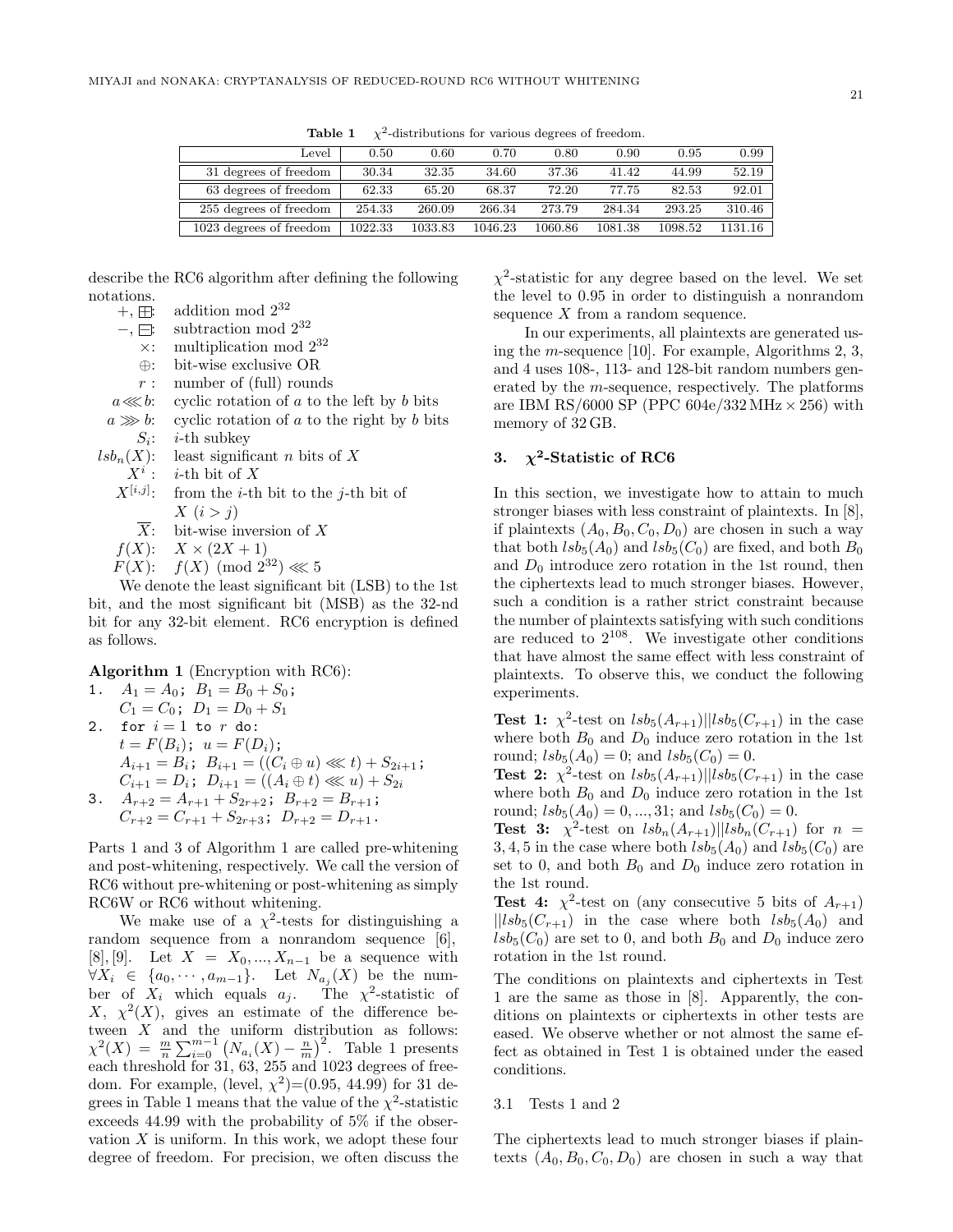| 4 rounds            |          |       |          |          |          |          |          |       |          |
|---------------------|----------|-------|----------|----------|----------|----------|----------|-------|----------|
| $#$ texts           |          | 212   |          |          | $2^{13}$ |          |          | 214   |          |
| The $\chi^2$ -value | Average  | Level | Variance | Average  | Level    | Variance | Average  | Level | Variance |
|                     | 1045.450 | 0.694 | 1774.828 | 1076.568 | 0.881    | 2177.806 | 1126.800 | 0.987 | 2448.999 |
|                     |          |       |          | 6 rounds |          |          |          |       |          |
| $#$ texts           |          | 28    |          |          | 229      |          |          | 230   |          |
| The $\chi^2$ -value | Average  | Level | Variance | Average  | Level    | Variance | Average  | Level | Variance |
|                     | 1041.933 | 0.667 | 2098.079 | 1060.985 | 0.801    | 2263.724 | 1095.914 | 0.944 | 2942.704 |

**Table 2** The  $\chi^2$ -value on  $lsb_5(A_{r+1})$ || $lsb_5(C_{r+1})$  of RC6 in Test 1(the average of 100 keys, the level and the variance).

**Table 3** The  $\chi^2$ -value on  $lsh_n(A_{r+1})$ || $lsh_n(C_{r+1})$  of RC6 for each # texts, the average of 100 keys, the level, and the variance.

|                 | 4 rounds |          |          |          |          |          |          |          |          |  |
|-----------------|----------|----------|----------|----------|----------|----------|----------|----------|----------|--|
| $#$ texts       |          | $2^{12}$ |          |          | $2^{13}$ |          |          | $2^{14}$ |          |  |
| $\chi^2$ -value | Average  | Level    | Variance | Average  | Level    | Variance | Average  | Level    | Variance |  |
| $n=3$           | 66.275   | 0.635    | 140.251  | 69.518   | 0.733    | 155.518  | 81.111   | 0.938    | 244.195  |  |
| $n=4$           | 268.910  | 0.737    | 493.753  | 277.883  | 0.845    | 618.303  | 301.961  | 0.977    | 679.494  |  |
| $n=5$           | 1045.450 | 0.694    | 1774.828 | 1076.568 | 0.881    | 2177.806 | 1126.800 | 0.987    | 2448.973 |  |
|                 |          | 6 rounds |          |          |          |          |          |          |          |  |
|                 |          |          |          |          |          |          |          |          |          |  |
| $#$ texts       |          | 229      |          |          | $2^{30}$ |          |          | 231      |          |  |
| $\chi^2$ -value | Average  | Level    | Variance | Average  | Level    | Variance | Average  | Level    | Variance |  |
| $n=3$           | 71.804   | 0.791    | 203.645  | 76.572   | 0.883    | 209.564  | 88.474   | 0.981    | 270.062  |  |
| $n=4$           | 273.571  | 0.797    | 580.289  | 290.854  | 0.939    | 699.839  | 323.876  | 0.998    | 1049.104 |  |

both  $lsb_5(A_0)$  and  $lsb_5(C_0)$  are 0; and both  $B_0$  and  $D_0$ induce zero rotation in the 1st round [8]. Test 1 reveals the effect. The implementation results for the case of  $r = 4, 6$  are shown in Table 2. We compute the  $\chi^2$ -value on  $lsb_5(A_{r+1})||lsb_5(C_{r+1}),$  averaging over 100 keys, and the level and the variance. Especially, the variance will be discussed in the following sections. In the case of Test 1, the number of available plaintexts is  $2^{108}$ . Next we discuss the difference between Tests 1 and 2. In the first round, each of  $A_1$  and  $C_1$  is added to each round key, and thus neither  $lsb_5(A_1)$  nor  $lsb_5(C_1)$  is zero in the final stage of the first round even if plaintexts are chosen under the conditions of Test 1. Therefore, the same effect as  $lsb_5(A_0), lsb_5(C_0) = 0$  is expected if only  $lsb_5(A_0)$  and  $lsb_5(C_0)$  is merely fixed. Test 2 is used to examine the hypothesis. The experimental results of Test 2 are presented in Fig. 1. In Fig. 1, the horizontal line corresponds to the fixed value of  $lsb<sub>5</sub>(A<sub>0</sub>)$  and the vertical line corresponds to the significance level of the  $\chi^2$ -value for each number of plaintexts. In Fig. 1, we see that any  $lsb_5(A_0)$  can be distinguished from a random sequence in almost the same way as  $lsb_5(A_0) = 0$ . The same discussion also holds in the case of  $lsb<sub>5</sub>(C<sub>0</sub>)$ . In summary, we need not set  $lsb_5(A_0) = lsb_5(C_0) = 0$ in order to increase the  $\chi^2$ -value. We can use plaintexts with any  $(A_0, C_0)$  merely by classifying them to  $lsb_5(C_0)$  and  $lsb_5(A_0)$ , and thus the number of available plaintexts is 2118.

#### 3.2 Test 3

The bias for  $lsb_5(A_{r+1})||lsb_5(C_{r+1})$  of an output after



**Fig. 1** The  $\chi^2$ -value for each  $\text{lsb}_5(A_0)$  of RC6 in Test2 (averaged over  $10^4$  keys).

r-rounds is confirmed to have highly nonuniform distribution [8]. In Test 3, we examine whether or not output with other bit-size leads also to highly nonuniform distribution. In our key recovery algorithm shown in Sects. 4 and 5, the size of the recovered key can be set flexibly. Therefore if the nonuniform distribution of  $lsb_n(A_{r+1})||lsb_n(C_{r+1})$  for  $n \neq 5$  also holds, then our algorithm can work according to the memory capacity of the machine. The experimental results of Test 3 in the case of 4 and 6 rounds are presented in Table 3. From the experimental results, we see that the larger  $n$  is, the higher the nonuniform distribution of  $lsb_n(A_{r+1})||lsb_n(C_{r+1})$  is, and that the nonuniform distribution of  $lsb_n(A_{r+1})||lsb_n(C_{r+1})$  for  $n = 3, 4$  is also observed in the same way as  $n = 5$ . Since we use the  $\chi^2$ -value on  $lsb_3(A_{r+1})$ || $lsb_3(C_{r+1})$  in Sect. 4, other experimental results in the case of  $lsb_3(A_{r+1})||lsb_3(C_{r+1})$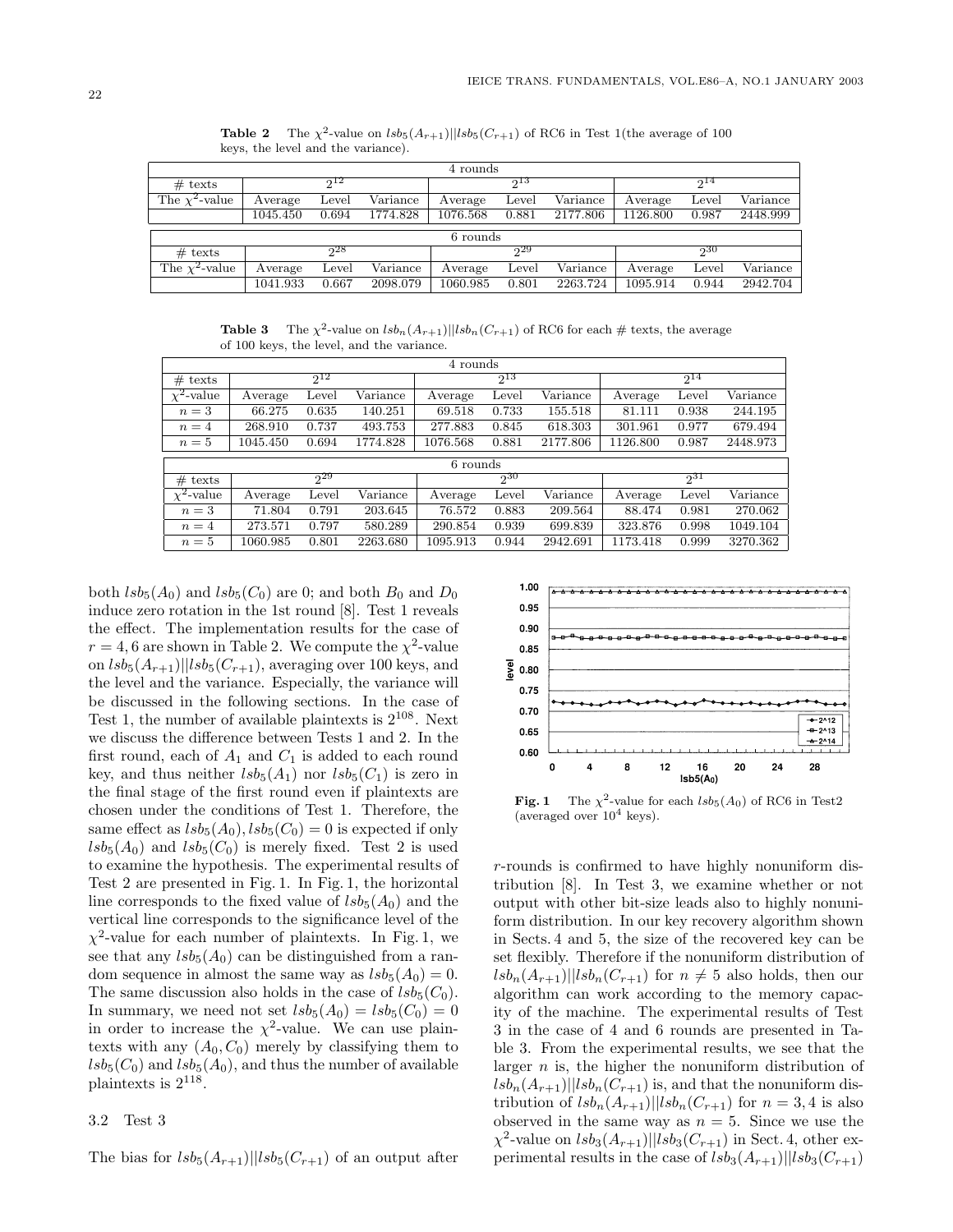| $#$ texts                  |                 |       |          |       |          | റ്റ്    |          |       |          |       |          |
|----------------------------|-----------------|-------|----------|-------|----------|---------|----------|-------|----------|-------|----------|
| $\overline{\chi^2}$ -value | Average         | Level | Variance |       | Average  | Level   | Variance |       | Average  | Level | Variance |
|                            | 63.174          | 0.530 | 126.426  |       | 63.241   | 0.532   | 126.612  |       | 63.395   | 0.538 | 126.645  |
|                            | $#$ texts       |       |          | 010   |          |         |          |       |          |       |          |
|                            | $\chi^2$ -value |       | Average  | Level | Variance |         | Average  | Level | Variance |       |          |
|                            |                 |       | 63.820   | 0.553 |          | 130.434 | 64.655   | 0.581 | 131.970  |       |          |

**Table 4** The  $\chi^2$ -value on  $lsb_3(A_5)||lsb_3(C_5)$  of RC6 for each # texts, the average of 10<sup>5</sup> keys, the level, and the variance.

**Table 5** The  $\chi^2$ -value on  $lsb_5(A_5)||lsb_5(C_5)$  of RC6 without pre-whitening in Test 5 (the average of 100 keys, the level, and the variance).

| $\#$ texts      | າ12      |       |          | ი 13     |       |                   | 214              |       |          |
|-----------------|----------|-------|----------|----------|-------|-------------------|------------------|-------|----------|
| $\chi^2$ -value | Average  | Level | Variance | Average  | Level |                   | Variance Average | Level | Variance |
|                 | 1054.720 | 0.761 | 2653.532 | 1083.073 | 0.906 | 2634.250 1137.702 |                  | 0.993 | 2504.252 |



**Fig. 2** Level of the  $\chi^2$ -value in each consecutive 5 bits of  $A_5||lsb_5(C_5)$  of RC6 for each  $\#$  texts (averaged over 10<sup>4</sup> keys).

are shown in Table 4.

### 3.3 Test 4

In Test 4, we compute the  $\chi^2$ -value in (any consecutive 5 bits of  $A_{r+1}$ )||lsb<sub>5</sub>( $C_{r+1}$ ). Figure 2 shows the experimental results in the case of 4 rounds. The horizontal line corresponds to the first bit of consecutive 5 bits of  $A_5$ , and each plot presents the level of the  $\chi^2$ -value in the case of each consecutive 5 bits for each number of plaintexts. For example, the cases of  $i = 1$  and  $i = 32$ correspond to  $A_5^{[5,1]}$  and  $\{A_5^{32}, A_5^{[4,1]}\}\$ . In Fig. 2, we see that (any consecutive five bits of  $A_5$ )|| $lsb_5(C_5)$  can be distinguished from a random sequence in almost the same way as  $lsb_5(A_5)||lsb_5(C_5)$ .

# 3.4  $\chi^2$ -Statistic of RC6 without Pre-Whitening

In this section, we focus attention on RC6 without prewhitening, and investigate how to obtain much stronger biases with less constraint of plaintexts. In Test 2, we saw that the  $\chi^2$ -value on  $lsb_5(A_{r+1})||lsb_5(C_{r+1})$ becomes significantly high if both  $B_0$  and  $D_0$  induce zero rotation in the 1st round, and both  $lsb<sub>5</sub>(A<sub>0</sub>)$  and  $lsb_5(C_0)$  are fixed. That is, in Test 2, both  $lsb_5((A_0 \oplus$  $F(B_0 + S_0)$   $\ll F(D_0 + S_1)$  and  $lsb_5((C_0 \oplus F(D_0 +$  $(S_1)$ )  $\ll F(B_0+S_0)$  are fixed. Therefore, in the case of RC6 without pre-whitening, the same effect as Test 2 is expected if only both  $lsb_5((A_0 \oplus F(B_0)) \lll F(D_0))$ and  $lsb_5((C_0 \oplus F(D_0)) \lll F(B_0))$  are fixed. To observe this, we carry out the next experiments.

**Test 5:**  $\chi^2$ -test on  $lsb_5(A_{r+1})||lsb_5(C_{r+1})$  of RC6 without pre-whitening with  $lsb_5((C_0 \oplus F(D_0)) \ll F(B_0))$  = 0, and  $lsb_5((A_0 \oplus F(B_0)) \ll F(D_0)) = 0.$ **Test 6:**  $\chi^2$ -test on  $lsb_5(A_{r+1})$ || $lsb_5(C_{r+1})$  of RC6 without pre-whitening with  $lsb_5((C_0 \oplus F(D_0)) \ll F(B_0)) =$ 0, and  $lsb_5((A_0 \oplus F(B_0)) \lll F(D_0)) = 0, ..., 31$ .

Table 5 shows the result of Test 5 in the case of 4 rounds. Compared with Table 2, we see that almost the same effect as Test 1 is obtained from Test 5. More strictly, the effect of Test 5 is better than that of Test 1. The experimental results of Test 6 are presented in Fig. 3. In Fig. 3, the horizontal line corresponds to the fixed value of  $lsb_5((A_0 \oplus F(B_0)) \ll F(D_0))$  and the vertical line corresponds to the  $\chi^2$ -value for each number of plaintexts. From Fig. 1, we see that any  $lsb_5((A_0 \oplus F(B_0)) \ll F(D_0))$  can be distinguished from a random sequence in almost the same way as  $lsb_5((A_0 \oplus F(B_0)) \ll F(D_0)) = 0$ . The same discussion also holds in the case of  $lsb_5((C_0 \oplus F(D_0)) \ll$  $F(B_0) = 0.$ 

More importantly, in the case of the analysis of RC6 without pre-whitening, we can handle plaintexts by controlling  $lsb_5((A_0 \oplus F(B_0)) \ll F(D_0))$ . In summary, we can use any plaintext in the analysis for RC6 without pre-whitening merely by classifying it into each of  $lsb_5((A_0 \oplus F(B_0)) \ll F(D_0))$  and  $lsb_5((C_0 \oplus F(D_0)) \ll F(B_0))$ , and thus the number of available plaintexts is  $2^{128}$ .

#### 3.5 Remarks on Experimental Results

We have seen, from the experimental results, that high correlation between an input and an output of RC6 is observed if both input and output are chosen appropriately. Correlation attack makes use of such correlation; if we choose a correct key, then high correlations between an input and an output of RC6 would be ob-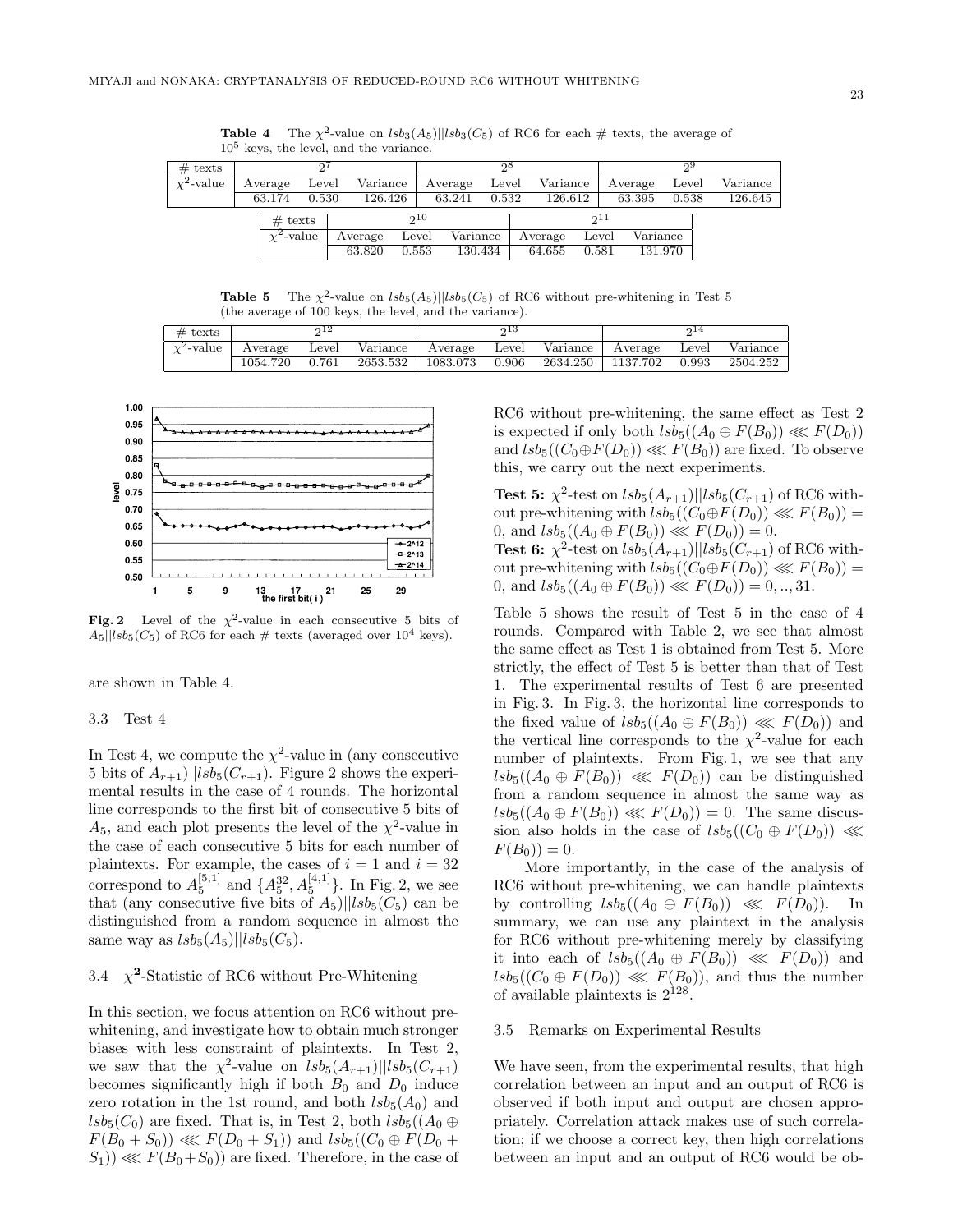

**Fig. 3** The  $\chi^2$ -value for each  $\text{lsb}_5((A_0 \oplus F(B_0)) \ll F(D_0))$  of RC6 without pre-whitening in Test 6 (averaged over  $10^4$  keys).

served, but if we choose a false key, then high correlations between an input and an output of RC6 would not be observed. In the distinguishing algorithm, the  $\chi^2$ value is computed on the average of keys, and thus only the conditions under which the average  $\chi^2$ -value is high are discussed. However, results of each experimental show that the variance of distribution of the  $\chi^2$ -value cannot be negligible in the case of correct keys. Generally, for a normally distributed  $X$  with the average  $\mu$ , and the variance  $\sigma^2$ , the probability that the data exists in  $\{\mu-\sigma \leq X \leq \mu+\sigma\}$ ,  $Pr(\mu-\sigma \leq X \leq \mu+\sigma)$ , satisfies

$$
\Pr(\mu - \sigma \le X \le \mu + \sigma) = 0.68.
$$

Therefore, if the variance were not reduced, then we could not rule out all false keys, and single out exactly a correct key. In the following sections, we will design key recovery algorithms in such a way that the variance of  $\chi^2$ -distribution is reduced.

# 3.6 Estimation

In the following sections, we will show key recovery algorithms, based on the  $\chi^2$ -test. We actually implement these key recovery algorithms against RC6W with 5 rounds, and evaluate the  $\chi^2$ -value necessary for key recovery against RC6W with 5 rounds. For the discussion of RC6W with more rounds, we use the same method as in [8] to estimate the complexities of key recovery algorithms; we estimate *slope*, that is, how many plaintexts are required to obtain similar values in a  $\chi^2$ -test on  $r + 1$  rounds compared with r rounds.

Our key recovery algorithms are Algorithms 2, 3, and 4. The conditions of the  $\chi^2$ -test of these three key recovery algorithms are classified into two cases: one is the case of both Algorithms 2 and 3, and the other is that of Algorithm 4. We discuss the slope in each case. Note that our algorithms are applied to RC6W, but from the point of view of the  $\chi^2$ -value, we can make use of the  $\chi^2$ -test of RC6. The  $\chi^2$ -value without postwhitening is the same as that with post-whitening. The

**Table 6**  $log_2$  #(texts) required for the  $\chi^2$ -value of RC6 with each level.

|       | Condition 1 |          | Condition 2 |          |  |
|-------|-------------|----------|-------------|----------|--|
| Level | 4 rounds    | 6 rounds | 4 rounds    | 6 rounds |  |
| 0.70  | 12.5        | 28.3     | 14.9        | 30.8     |  |
| 0.75  | 12.9        | 28.6     | 15.3        | 31.1     |  |
| 0.80  | 13.1        | 29.2     | 15.6        | 31.6     |  |
| 0.90  | 13.8        | 30.2     | 16.1        | 32.5     |  |
| 0.95  | 14.2        | 30.7     | $16.6\,$    | 32.8     |  |

conditions without pre-whitening are the same as those under which  $B_0$  and  $D_0$  induce zero rotation in the 1st round of RC6.

In the case of both Algorithms 2 and 3, the slope of the  $\chi^2$ -test is estimated under the following conditions. **Condition 1** The  $\chi^2$ -test on  $lsb_3(A_{r+1})||lsb_3(C_{r+1})$ of RC6 in the case where both  $B_0$  and  $D_0$  introduce zero rotation in the 1st round,  $lsb<sub>5</sub>(A<sub>0</sub>) = 0$ , and  $lsb_5(C_0) = 0.$ 

Condition 1 is the same as the conditions in the case of  $n = 3$  in Test 3. The precise experimental results in Condition 1 are shown in Table 6. Table 6 shows the number of plaintexts required for the  $\chi^2$ -value with levels, 0.70, 0.75, 0.80, 0.90, and 0.95, which were calculated to the first decimal place. From Table 6, we can estimate that, to obtain similar values in a  $\chi^2$ -test on  $r + 1$  rounds, a factor of  $2^{8.1}$  additional plaintexts is required compared to r rounds.

In the case of Algorithm 4, the slope of the  $\chi^2$ -test is estimated under the following conditions. **Condition 2** The  $\chi^2$ -test on  $lsb_3(A_{r+1})||lsb_3(C_{r+1})$  of RC6 in the case where both  $B_0$  and  $D_0$  introduce zero

rotation in the 1st round,  $lsb_3(A_0) = 0$ , and  $lsb_3(C_0) =$ 0. The precise experimental results obtained under

Condition 2 are also shown in Table 6. From Table 6, we can estimate that to obtain similar values in a  $\chi^2$ test on  $r + 1$  rounds, we require a factor of  $2^{8.1}$  additional plaintexts compared to  $r$  rounds as in the case of Condition 1.

#### **4. A Chosen Plaintext Correlation Algorithm**

In this section, we present two chosen-plaintext key recovery algorithms against RC6W, Algorithms 2 and 3.

#### 4.1 Algorithm 2

The conditions on plaintexts in Algorithm 2 are the same as those in [8], but Algorithm 2 is designed making use of the results of tests in Sect. 3 as follows.

1. The  $\chi^2$ -statistic is not measured on a fixed part of  $A_{r+1}||C_{r+1}$  (**Test 4**).

2. The degree of  $\chi^2$ -statistic is flexibly set to 63 in such a way that Algorithm 2 is feasible, that is, the  $\chi^2$ -statistic is computed on 6 bits of  $A_{r+1}||C_{r+1}$  (Test **3**).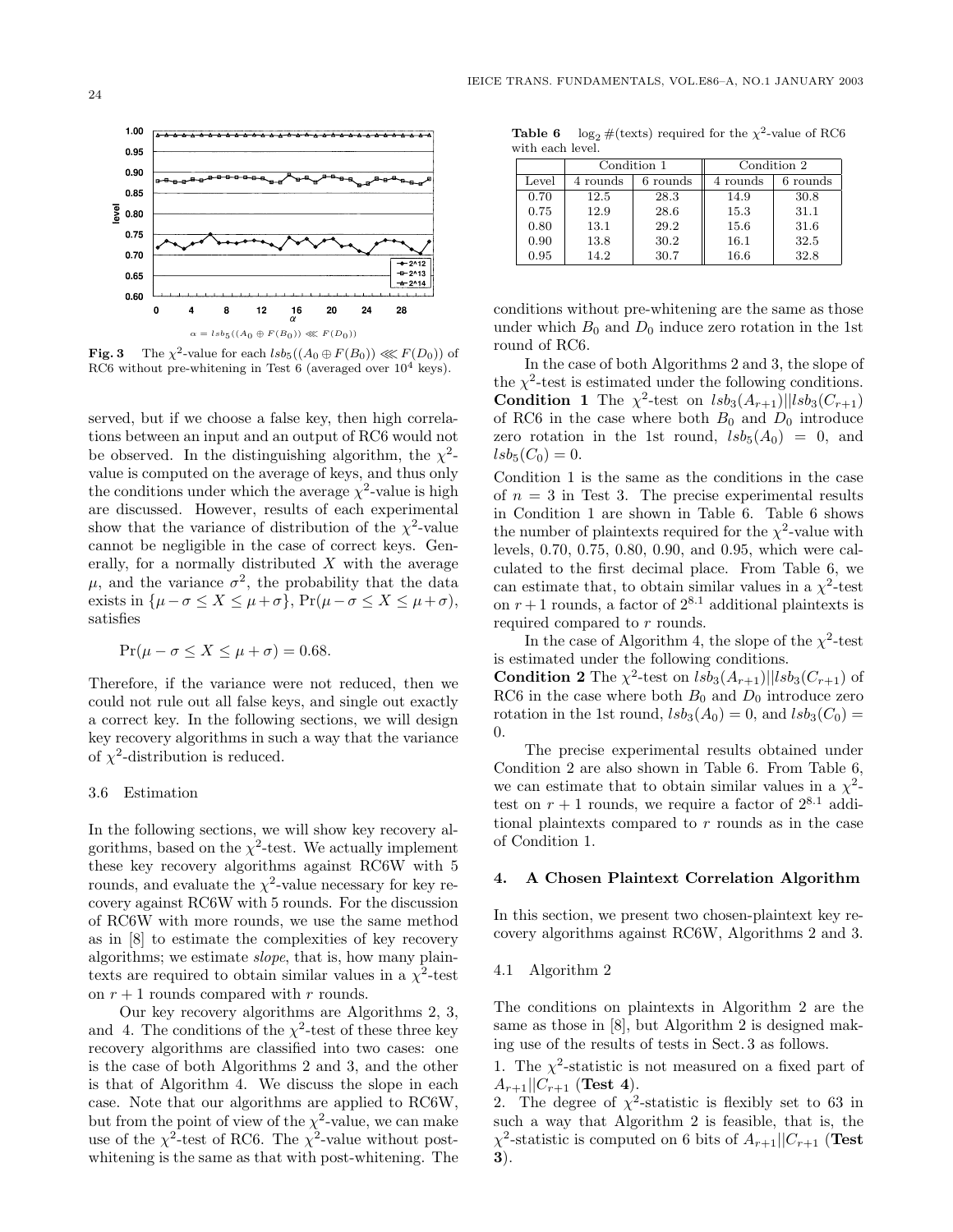

**Fig. 4** Outline of Algorithm 2.

3. The  $\chi^2$ -value is computed for  $z_a||z_c$ , to which  $lsb_3(B_{r+1})||lsb_3(D_{r+1})$  is exactly decrypted by 1 round (see Fig. 4).

4. The decrypted data,  $z_a||z_c$ , is classified into 64 cases according to each rotation number of the r-th round, and the  $\chi^2$ -value is computed for each classified case.

# **Algorithm 2:**

This algorithm recovers both  $lsb_2(S_{2r})$  and  $lsb_2(S_{2r+1})$  of RC6W. Set  $(lsb_3(B_{r+1}), lsb_3(D_{r+1})) =$  $(y_b, y_d)$ ,  $(lsb_2(S_{2r}), lsb_2(S_{2r+1}))$  =  $(s_a, s_c)$ , and  $(lsb_{5}(F(A_{r+1})), lsb_{5}(F(C_{r+1}))) = (x_c, x_a)$ , where  $x_a$ and  $x_c$  are the rotation amounts on  $A_r$  and  $C_r$  in the  $r$ -th round, respectively.

- 1. Choose a plaintext  $(A_0, B_0, C_0, D_0)$ with  $(lsb_5(A_0), \, lsb_5(C_0), \, lsb_5(F(B_0)),$  $lsb_5(F(D_0))) = (0, 0, 0, 0)$ , and encrypt it.
- 2. For each  $s_a, s_c = 0, 1, 2, 3$ , set  $s = s_a || s_c$  and  $S_2^3, S_{2r+1}^3 = 0$ , and decrypt  $y_d || y_b$  with the  $\ker \left( \tilde{S}_{2r}^{3}||s_{a}, S_{2r+1}^{3}||s_{c} \right)$  by 1 round using the  $r$ -th round rotation amounts  $x_a$  and  $x_c$ . The decryptions of  $y_d||y_b$  are set to  $z_a||z_c = z$ .
- 3. For each of  $s, x_a, x_c$ , and  $z$ , we update each array by incrementing  $count[s][x_a][x_c][z]$ .
- 4. For each  $s, x_a$ , and  $x_c$ , compute  $\chi^2[s][x_a][x_c]$ .
- 5. Compute the average  $ave[s]$  of  $\{\chi^2[s][x_a][x_c]\}$  for each s, and output s with the highest  $ave[s]$  as  $lsb_2(S_{2r})$ || $lsb_2(S_{2r+1})$ .

Algorithm 2 yields the  $\chi^2$ -value on z, to which y is decrypted by the final round subkey. Since the  $\chi^2$ -values on decryption z using each key,  $lsb_3(S_{2r})||lsb_3(S_{2r+1}) =$  $1||s_a||1||s_c, 1||s_a||0||s_c, 0||s_a||1||s_c, 0||s_a||0||s_c$ , are coincident with each other  $[11]$ , we may decrypt y by setting  $S_2^3$ ,  $S_{2r+1}^3 = 0$  temporarily. Algorithm 2 works as a 6bit examination and 4-bit estimation, but it can work flexibly as a 2*n*-bit examination and  $2(n-1)$ -bit estimation for  $n = 3, 4$ , and 5 according to the memory capacity. We can recover other bits of round keys  $S_{2r}$ and  $S_{2r+1}$  by repeating Algorithm 2 sequentially. Ap-

**Table 7** Success probability and the  $\chi^2$ -value of Algorithm 2 (in 100 trials).

| $\#\text{texts}$ | #keys | $\chi^2$ -value(63 degree) |       |          |  |  |
|------------------|-------|----------------------------|-------|----------|--|--|
|                  |       | Average                    | Level | Variance |  |  |
| 917              | 12    | 63.106                     | 0.527 | 0.165    |  |  |
| $2^{18}$         | 8     | 63.076                     | 0.526 | 0.122    |  |  |
| $2^{19}$         | 16    | 63.216                     | 0.531 | 0.109    |  |  |
| $2^{20}$         | 32    | 63.492                     | 0.541 | 0.107    |  |  |
| $2^{21}$         | 71    | 64.049                     | 0.561 | 0.102    |  |  |
| $2^{22}$         | 99    | 65.119                     | 0.597 | 0.133    |  |  |
| 2 <sup>23</sup>  | 100   | 67.321                     | 0.668 | 0.218    |  |  |

**Table 8**  $log_2(\# \text{tests})$  required for recovering a key with success probabilities of 90%, 70%, and 30% in Algorithm 2 (in 100 trials).

|             | $\sim$ | /⊤۰<br>v | 70      |
|-------------|--------|----------|---------|
| .001<br>ext |        |          | 0<br>20 |

parently, the number of available plaintexts is  $2^{108}$ .

Table 7 shows the results for RC6W with 5 rounds: the success probability among 100 trials, the average  $\chi^2$ -value of recovered keys, the level, and the variance. Let us compare the results of Algorithm 2 with those in Table 4. In Algorithm 2, the  $\chi^2$ -value is computed on each group, classified by the rotation number in the final round. Since all plaintexts in our experiments are randomly generated by m-sequences, plaintexts are roughly estimated to be uniformly distributed among all groups. Therefore, the  $\chi^2$ -test is computed by using  $1/2^{10}$  times the number of plaintexts, the results of which are shown in Table 7. The  $\chi^2$ -test using  $2^{20} - 2^{23}$  plaintexts in Algorithm 2 corresponds to that of  $2^{10} - 2^{13}$  in the case of  $n = 3$  of Test 3. In a sense, Algorithm 2 yields the  $\chi^2$ -value for the sample mean, which keeps the average of  $\chi^2$ -value but reduces the variance of  $\chi^2$ -value from the statistical fact. Comparing Table 7 with Tables 3 and 4, we see that the variance of  $\chi^2$ -value in Algorithm 2 is about  $1/2^{10}$  as much as that in the corresponding Test 3, and that the average of  $\chi^2$ -value in Algorithm 2 is almost the same as that in the corresponding Test 3. Algorithm 2 can recover a key with a rather low level by reducing the variance of the  $\chi^2$ -value.

More precise experimental results are shown in Table 8. All results are calculated to the first decimal place. Using the data in Table 8, the number of plaintexts required for recovering a key in  $r$  rounds with the success probability of 90%,  $log_2(\#text{text})$ , is estimated as

$$
\log_2(\#text{text}) = 8.1r - 19.1
$$

using the slope computed in Sect. 3. By substituting  $\log_2(\text{\#textext}) = 108$ , Algorithm 2 can break RC6W with  $15$  rounds with  $2^{102.4}$  plaintexts with a probability of 90%. Algorithm 2 is faster than an exhaustive key search with  $2^{20}$  memory.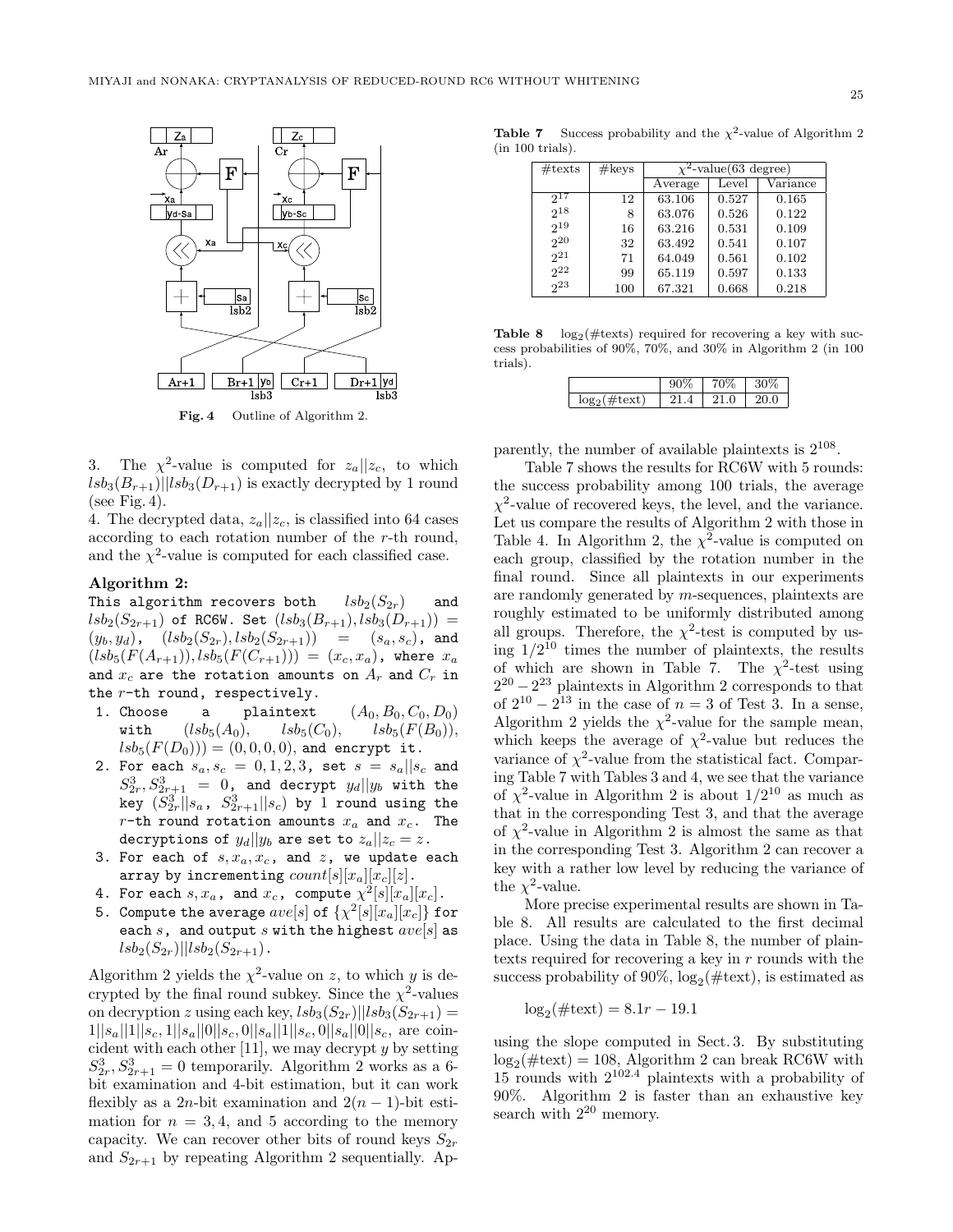**Table 9** Success probability and the  $\chi^2$ -value of Algorithm 3 (in 100 trials).

| $\#\text{texts}$ | #keys | $\chi^2$ -value(63 degree) |       |          |  |  |
|------------------|-------|----------------------------|-------|----------|--|--|
|                  |       | Average                    | Level | Variance |  |  |
| 922              | 21    | 63.067                     | 0.526 | 0.003    |  |  |
| 23               | 54    | 63.135                     | 0.528 | 0.003    |  |  |
| 2 <sub>4</sub>   | 93    | 63.267                     | 0.533 | 0.005    |  |  |

# 4.2 Algorithm 3

We improve Algorithm 2 by making use of the results of Test 2, that is, we ease the conditions on  $(A_0, C_0)$  of plaintexts. The conditions on plaintexts in Algorithm 3 are that: both  $B_0$  and  $D_0$  induce zero rotation in the 1st round, and both  $lsb_5(A_0)$  and  $lsb_5(C_0)$  are merely fixed.

# **Algorithm 3:**

This algorithm recovers both  $lsb_2(S_{2r})$  and  $lsb_2(S_{2r+1})$  of RC6W. Set  $(lsb_3(B_{r+1}), lsb_3(D_{r+1}))$  $=(y_b, y_d)$ ,  $(lsb_2(S_{2r}), lsb_2(S_{2r+1})) = (s_a, s_c)$ , and  $(lsb_{5}(F(A_{r+1})), lsb_{5}(F(C_{r+1}))) = (x_c, x_a)$ , where  $x_a$ and  $x_c$  are the rotation amounts on  $A_r$  and  $C_r$  in the  $r$ -th round, respectively.

- 1. Choose a plaintext  $(A_0, B_0, C_0, D_0)$  with  $(lsb_5(F(B_0)), lsb_5(F(D_0)), lsb_5(C_0)) = (0, 0, 0),$ set  $lsb_5(A_0)=t$ , and encrypt it.
- 2. For each  $(s_a, s_c)$   $(s_a, s_c = 0, 1, 2, 3)$ , set a 4-bit  ${\tt integer} \,\, s = s_a || s_c^{\phantom{a}}, S_{2r}^3, S_{2r+1}^3 = 0$ , and decrypt  $||y_b||$  with the key  $(S_{2r}^3||s_a, S_{2r+1}^3||s_c)$  by 1 round. We set a decryption of  $y_d, y_b$  to  $z_a$ ,  $z_c$ , which are 3-bit integers. We also set a 6-bit integer  $z = z_a || z_c$ .
- 3. For each of  $s$ ,  $t$ ,  $x_a$ ,  $x_c$ , and  $z$ , we update each array by incrementing  $count[s||t||x_a||x_c||z]$ .
- 4. For each  $s, t, x_a, x_c$ , compute  $\chi^2[s][t][x_a][x_c]$ .
- 5. Compute the average  $ave[s]$  of  $\{\chi^2[s][t][x_a] [x_c]\}$ for each  $s$ , and output  $s$  with the highest  $ave[s]$  as  $lsb<sub>2</sub>(S<sub>2r</sub>)||lsb<sub>2</sub>(S<sub>2r+1</sub>)$ .

The number of available plaintexts in Algorithm 3 is  $2^{113}$ . Algorithm 3 uses plaintexts with  $lsb_5(C_0) = 0$ , but this condition is further eased by classifying the value of  $lsb<sub>5</sub>(C<sub>0</sub>)$ . Then the number of available plaintexts becomes  $2^{118}$ .

Table 9 shows the results for RC6W with 5 rounds: the success probability among 100 trials, the average  $\chi^2$ -value of recovered keys, the level, and the variance. Let us compare the results with those of Algorithm 2 in Table 7. In Algorithm 3, the plaintexts computed on the  $\chi^2$ -value is further classified to each group by the value of  $lsb<sub>5</sub>(A<sub>0</sub>)$ . Since all plaintexts in our experiments are randomly generated by m-sequences, plaintexts are roughly estimated to be uniformly distributed among all groups. Therefore, the  $\chi^2$ -test of using  $2^{22} - 2^{24}$  plaintexts in Algorithm 3 corresponds to that of  $2^{17} - 2^{19}$  in Algorithm 2. In the same way,

**Table 10**  $log_2$  (#texts) required for recovering a key with success probabilities of 90%, 70%, and 30% in Algorithm 3 (in 100 trials).

| Q<br>.י | ∍<br>23.3 |  |
|---------|-----------|--|

the  $\chi^2$ -test of using  $2^{22} - 2^{24}$  plaintexts in Algorithm 3 corresponds to that of  $2^7 - 2^9$  in the case of  $n = 3$  of Test 3. We see the average  $\chi^2$ -value by using  $2^{22}$ ,  $2^{23}$ , or  $2^{24}$  in Table 9 is roughly equal to those by using  $2^{17}$ ,  $2^{18}$ , or  $2^{19}$  in Table 7, and  $2^{7}$ ,  $2^{8}$ , or  $2^{9}$  in Table 4, respectively. On the other hand, the variance of  $\chi^2$ -value by using  $2^{22}$ ,  $2^{23}$ , or  $2^{24}$  in Table 9 is about  $1/2^5$  that by using  $2^{17}$ ,  $2^{18}$ , or  $2^{19}$  in Table 7, and about  $1/2^{15}$ that by using  $2^7$ ,  $2^8$ , or  $2^9$  in Table 4, respectively. Algorithm 3 keeps the level of the average  $\chi^2$ -value with less variance of  $\chi^2$ -value. As a result, Algorithm 3 can recover a key with a lower level than Algorithm 2 by reducing the variance of  $\chi^2$ -value.

More precise experimental results are shown in Table 10. All results are calculated to the first decimal place. Using the data in Table 10, the number of plaintexts required for recovering a key in  $r$  rounds with the success probability of 90%,  $\log_2(\text{\#textext})$  is estimated as

$$
\log_2(\#text{text}) = 8.1r - 16.6
$$

using the bias computed in Sect. 3. By substituting  $\log_2(\text{\#textext}) = 118$ , Algorithm 2 can break RC6W with 16 rounds with 2113*.*<sup>0</sup> plaintexts with a probability of 90%. Algorithm 3 is faster than an exhaustive key search with  $2^{25}$  memory.

### **5. A Known Plaintext Correlation Algorithm**

In this section, we present another key recovery algorithm, Algorithm 4, which applies Algorithm 3 in such a way that all plaintexts are available. We have seen that it is very effective for key recovery to compute the  $\chi^2$ -value for each appropriate group instead of computing the  $\chi^2$ -value directly for any plaintexts. We apply the idea to the results of Tests 5 and 6 presented in Sect. 3. Algorithm 4 classifies any plaintext  $(A_0, B_0, C_0, D_0)$  into the same  $lsb_3((A_0 \oplus F(B_0))) \ll \infty$  $F(D_0)$  and  $lsb_3((C_0 \oplus F(D_0)) \lll F(B_0)).$ 

### **Algorithm 4:**

This algorithm recovers both  $lsb_2(S_{2r})$  and  $lsb_2(S_{2r+1})$  of RC6W. Set  $(lsb_3(B_{r+1}), lsb_3(D_{r+1})) =$  $(y_b, y_d), (lsb_2(S_{2r}), lsb_2(S_{2r+1})) = (s_a, s_c),$  and  $(lsb_{5}(F(A_{r+1})), lsb_{5}(F(C_{r+1})) = (x_{c}, x_{a})$ , where  $x_{a}$ and  $x_c$  are the rotation amounts on  $A_r$  and  $C_r$  in the  $r$ -th round, respectively.

- 1. Given a plaintext  $(A_0, B_0, C_0, D_0)$ , set  $lsb_3((A_0 \oplus F(B_0)) \ll F(D_0)) = t_a$ ,  $lsb_3((C_0 \oplus$  $F(D_0)) \lll F(B_0) = t_c$ , and encrypt it.
- 2. For each  $(s_a, s_c)$   $(s_a, s_c)$  = 0, 1, 2, 3), set a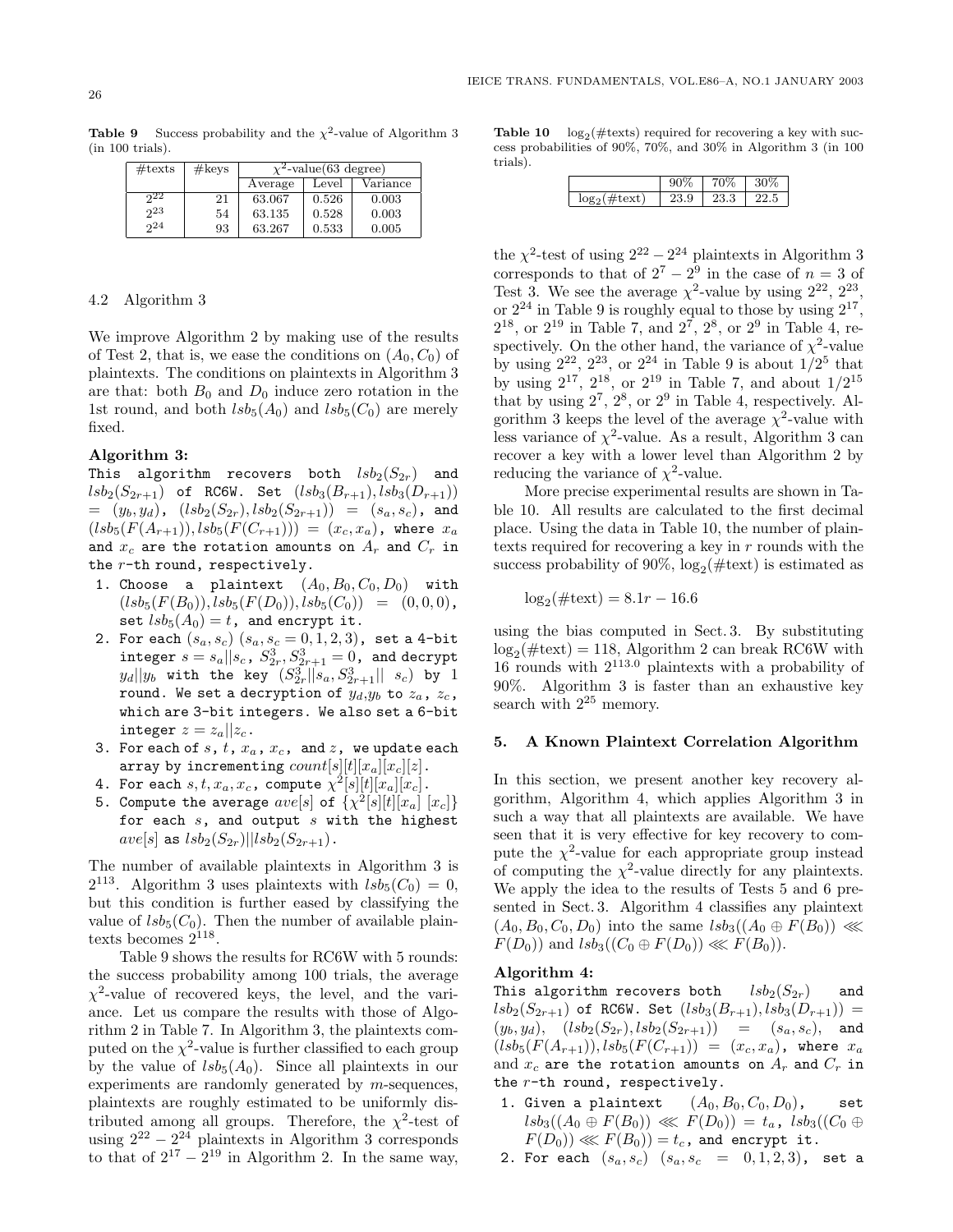4-bit integer  $s = s_a || s_c, S_{2r}^3, S_{2r+1}^3 = 0$ , and decrypt  $y_d$  || $y_b$  with the key  $(S_{2r}^3||s_a, S_{2r+1}^3||s_c)$ by 1 round. We set a decryption of y*d*, y*<sup>b</sup>* to z*a*, z*c*, which are 3-bit integers. We also set a 6-bit integer  $z = z_a || z_c$ .

- 3. For each of  $s$ ,  $t_a$ ,  $t_c$ ,  $x_a$ ,  $x_c$ , and  $z$ , we update each array by incrementing  $count[s][t_a][t_c]$  $[x_a][x_c][z]$ .
- 4. For each s,  $t_a$ ,  $t_c$ ,  $x_a$ ,  $x_c$ , compute  $\chi^2[s][t_a][t_c]$  $[x_a][x_c]$ .
- 5. Compute the average  $ave[s]$  of  $\{\chi^2[s][t_a][t_c][x_a]$ [x*c*]} for each s, and output s with the highest  $ave[s]$  as  $lsb_2(S_{2r})$   $||lsb_2(S_{2r+1})$ .

The number of available plaintexts in Algorithm 4 is  $2^{128}$ . Algorithm 4 classifies plaintexts according to each 3-bit  $(A_0 \oplus F(B_0)) \ll F(D_0)$  and  $(C_0 \oplus F(D_0)) \ll$  $F(B_0)$ , which may be enlarged to, for example, 5, like the conditions of Tests 5 and 6. However, the larger the classified bit size is, the greater the memory is required.

Table 11 show the results for RC6W with 5 rounds: the success probability among 100 trials, the average  $\chi^2$ -value of recovered keys, the level, and the variance. We see that, in Algorithm 4, the variance of  $\chi^2$ -value is much more reduced than Algorithm 2 or 3. As a result, Algorithm 4 can recover a key more efficiently than Algorithms 2 and 3 by reducing the variance of  $\chi^2$ -value.

More precise experimental results are shown in Table 12. All results are calculated to the first decimal place. Using the data in Table 12, the number of plaintexts required for recovering a key in  $r$  rounds with the success probability of 90%,  $log_2(\#text{text})$ , is estimated as

$$
\log_2(\#text{text}) = 8.1r - 13.8
$$

using the slope computed in Sect. 3. By substituting  $\log_2(\text{\#textext}) = 128$ , Algorithm 4 can break RC6W with 17 rounds using 2123*.*<sup>9</sup> plaintexts with a probability of 90%.

Let us discuss the amount of work. For each plaintext in Algorithm 4, we encrypt a plaintext, and decrypt a ciphertext by 1 round with each candidate s. Here we set one unit of work as 1 encryption. In the

**Table 11** Success probability and the  $\chi^2$ -value of Algorithm 4 (in 100 trials).

| $\#\text{texts}$ | #keys | $\chi^2$ -value(63 degrees) |       |          |  |
|------------------|-------|-----------------------------|-------|----------|--|
|                  |       | Average                     | Level | Variance |  |
| 25               | 26    | 63.057                      | 0.526 | 0.0003   |  |
| 26               | 59    | 63.108                      | 0.528 | 0.0005   |  |
| 27               | 100   | 63.230                      | 0.532 | 0.0007   |  |

**Table 12**  $log_2(\#textext{s})$  required for recovering a key with success probabilities of 90%, 70%, and 30% in Algorithm 4 (in 100 trials).

|                              | 90% | '0%  | 30%  |
|------------------------------|-----|------|------|
| $#text{text})$<br>$\log_{2}$ | 26. | 26.3 | 25.3 |

case of RC6W with 5 rounds, we obtain a complexity of

$$
2^{26.7}(1+2^4/5) = 2^{26.7} * 4.2 \le 2^{26.7} * 2^{2.1} = 2^{28.8}.
$$

In the case of RC6W with 17 rounds, we obtain a complexity of

$$
2^{123.9}(1+2^4/17) \le 2^{123.9} * (1+0.95) \le 2^{124.9}.
$$

In summary, Algorithm 4 can break, with the probability of 90%, RC6W with 5 rounds or 17 rounds using 226*.*<sup>7</sup> or 2123*.*<sup>9</sup> plaintexts, and 228*.*<sup>8</sup> or 2124*.*<sup>9</sup> work, respectively. Note that each case is within the same memory capacity of  $2^{26}$ .

#### **6. A Key Recovery Algorithm against RC6-64**

In [13], a two-register version for RC6, which is oriented to 64-bit architecture, was also described. Here we call the two-register version for RC6 simply RC6-64. In this section, we apply the idea of Algorithm 4 to RC6-64, and discuss the difference between RC6 and RC6-64 from the point of view of the security.

# 6.1 A Two-Register Version for RC6

Here we present RC6-64. The round function of RC6- 64 has almost the same structure as that of RC6, but it consists of two units  $(A_i, B_i)$ . An input of the *i*-th round is denoted by  $(A_i, B_i)$ , and  $(A_0, B_0)$  is a plaintext, where  $A_i$  and  $B_i$  are each 64 bits. The *i*-th subkey  $S_i$  is also 64 bits. Here the function  $F$  is modified to  $F_6$  in a 64-bit-oriented manner;

$$
F_6(X) = X(2X + 1) \pmod{2^{64}} \ll 6.
$$

**Algorithm 5** (Encryption with RC6-64):

1.  $A_1 = A_0$ ;  $B_1 = B_0 + S_0$ ; 2. for  $i = 1$  to r do:  $t = F_6(B_i);$   $A_i = ((A_i \oplus t) \ll t) + S_i;$  $A_{i+1} = B_i$ ;  $B_{i+1} = A_i$ ; 3.  $A_{r+2} = A_{r+1} + S_{r+1}$ ;  $B_{r+2} = B_{r+1}$ .

Part 1 and 3 of Algorithm 5 are called pre-whitening and post-whitening, respectively. We call the version of RC6-64 with neither pre-whitening nor post-whitening, simply RC6-64W. As we see in Algorithm 5, RC6-64 is designed based as the same concept as RC6. Therefore, we should expect that the security of the roundfunction is estimated to be almost the same as that of RC6. However, the security of RC6-64 is lower than that of RC6, as shown in the next section.

# 6.2 Key Recovery Algorithm to RC6-64W

We apply Algorithm 4 in Sect. 5 to RC6-64W.

**Algorithm 6** (Algorithm to RC6-64W):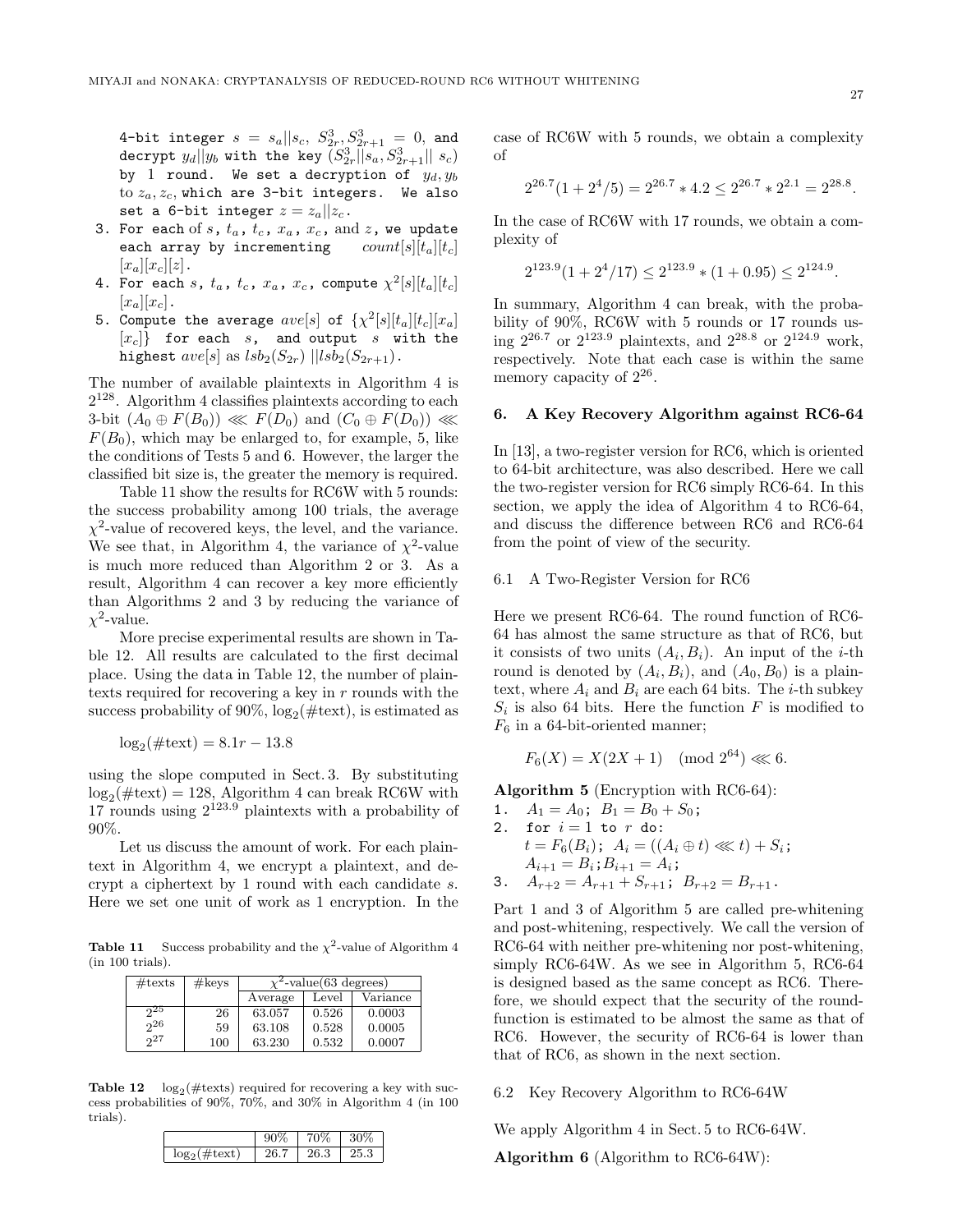| 5 rounds         |                   |                             |       | 7 rounds |                  |       |                             |       |          |
|------------------|-------------------|-----------------------------|-------|----------|------------------|-------|-----------------------------|-------|----------|
| $\#\text{texts}$ | $\#\mathrm{keys}$ | $\chi^2$ -value(63 degrees) |       |          | $\#\text{texts}$ | #keys | $\chi^2$ -value(63 degrees) |       |          |
|                  |                   | Average                     | Level | Variance |                  |       | Average                     | Level | Variance |
| 9 <sup>15</sup>  | 20                | 31.214                      | 0.545 | 0.0296   | 25               | 30    | 31.278                      | 0.548 | 0.0394   |
| 216              | 65                | 31.504                      | 0.559 | 0.0290   | $2^{26}$         | 53    | 31.512                      | 0.559 | 0.0302   |
| $2^{17}$         | 96                | 32.022                      | 0.584 | 0.0335   | $2^{27}$         | 95    | 32.050                      | 0.586 | 0.0286   |

**Table 13** Success probability and the  $\chi^2$ -value of Algorithm 6 to RC6-64W with 5 and 7 rounds (in 100 trials).

**Table 14**  $log_2(\text{\#tests})$  required for recovering a key with success probabilities of 90%, 70%, and 30% in Algorithm 6 to RC6-64W with 5 and 7 rounds (in 100 trials).

|                            |        | 5 rounds |          | rounds |      |      |  |
|----------------------------|--------|----------|----------|--------|------|------|--|
|                            | $90\%$ | 70%      | 30%<br>Ш | $90\%$ | 70%  | 30%  |  |
| $\log_2(\#texttext{text})$ | 16.8   | $16.2\,$ | 15.3     | 26.9   | 26.2 | 25.0 |  |

**Table 15** The  $\chi^2$ -value on  $\text{lsb}_5(A_{r+1})$  in Test 7 (the average of 100 keys, the level and the variance).

| 4 rounds            |         |       |          |          |       |          |         |       |          |
|---------------------|---------|-------|----------|----------|-------|----------|---------|-------|----------|
| $#$ texts           |         | 96.9  |          |          | 28.7  |          |         | 99.5  |          |
| The $\chi^2$ -value | Average | Level | Variance | Average  | Level | Variance | Average | Level | Variance |
|                     | 34.600  | 0.700 | 86.071   | 40.893   | 0.890 | 126.840  | 51.261  | 0.988 | 188.444  |
|                     |         |       |          |          |       |          |         |       |          |
|                     |         |       |          | 6 rounds |       |          |         |       |          |
| $#$ texts           |         | 216.5 |          |          | 917.5 |          |         | 218.9 |          |
| The $\chi^2$ -value | Average | Level | Variance | Average  | Level | Variance | Average | Level | Variance |
|                     | 33.966  | 0.674 | 73.204   | 37.666   | 0.809 | 112.739  | 45.193  | 0.952 | 131.131  |

This algorithm recovers  $lsb_4(S_r)$  of RC6-64W. Set  $lsb_5(B_{r+1}) = y$ ,  $lsb_4(S_r) = s$ , and  $lsb_6(F_6)$  $(A_{r+1})$  = x, where x is the rotation amount on  $A_r$  in the  $r$ -th round.

- 1. Given a plaintext  $(A_0, B_0)$ , set  $lsb_5((A_0 \oplus$  $F_6(B_0)) \lll F_6(B_0)) = t$ , and encrypt it.
- 2. For each  $s$  ( $s = 0, \cdots, 15$ ), set  $S_r^5 = 0$ , and decrypt  $y$  with the key  $S_{r}^{5}||s$  by  $1$  round. We also set a decryption of  $y$  to  $z$ , which is a 5-bit integer.
- 3. For each of  $s$ ,  $t$ ,  $x$ , and  $z$ , we update each array by incrementing  $count[s||t||x||z]$ .
- 4. For each s, t, and x, compute  $\chi^2[s][t][x]$ .
- 5. Compute the average  $ave[s]$  of  $\{\chi^2[s][t][x]\}$  for each  $s$ , and output  $s$  with the highest  $ave[s]$ as  $lsb_4(S_r)$ .

The number of available plaintexts in Algorithm 6 is  $2^{128}.$  Table 13 show the results for RC6-64W with  $5\,$ and 7 rounds: the success probability among 100 trials, the average  $\chi^2$ -value of recovered keys, the level, and the variance. More precise experimental results are shown in Table 14. All results are calculated to the first decimal place. Using the data in Table 14, the number of plaintexts required for recovering a key in  $r$  rounds with the success probability of 90%,  $log_2(\text{\#textext})$ , is estimated as

$$
\log_2(\#text{text}) = 5.0r - 8.2.
$$

By substituting  $log_2(\#text{text}) = 128$ , Algorithm 6 can break RC6-64W with 27 rounds with 2126*.*<sup>8</sup> plaintexts with a probability of 90%.

Here we estimate the amount of work in the same way as for Algorithm 4. In the case of RC6W-64 with 5, 7, or 27 rounds, we obtain a complexity of  $2^{18.9}$ ,  $2^{28.7}$ , or  $2^{127.5}$ , respectively. In summary, Algorithm 6 can break, with the probability of 90%, RC6W-64 with 27 rounds by using  $2^{126.8}$  plaintexts,  $2^{127.5}$  work, and  $2^{20}$ memory.

# 6.3 Further Discussion

We discuss the difference between the round function of RC6 and that of RC6-64 from the point of view of the security. First we conduct the following Test 7 of RC6-64, the results of which are shown in Table 15.

**Test 7:**  $\chi^2$ -test on  $lsb_5(A_{r+1})$  in RC6-64 with r rounds in the case where  $B_0$  induces zero rotation in the 1st round, and  $lsb<sub>5</sub>(A<sub>0</sub>)=0$ 

Let us compare each round function between RC6-64 and RC6 using the data in Tables 15 and 2. The size of subkeys in RC6-64 is 64 bits. Hence, the security level of one round in RC6-64, the size of subkeys of one round, is estimated to be equal to that in RC6-32, which has two 32-bit subkeys in one round. Furthermore, the round function of RC6-64 has almost the same structure as that of RC6. However, the slope, defined in Sect. 3.6, of RC6-64 is apparently lower than that of RC6. This means that the correlations between an input of the round function and the output in RC6-64 is retained more than in RC6. The round function of RC6-64 mixes up data less than that of RC6. We often discuss that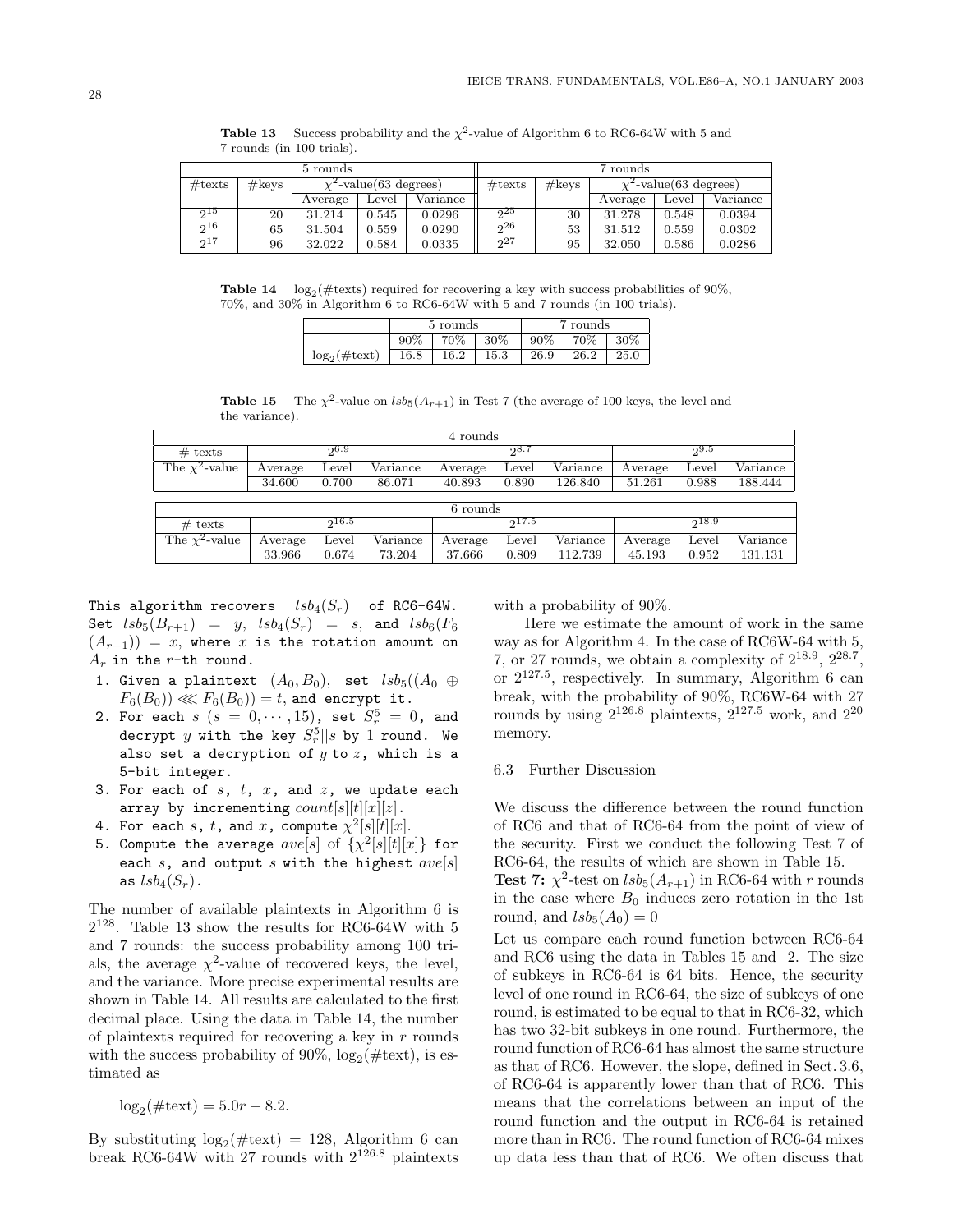| Cipher    | $\#\text{rounds}$ | $\#\text{works}$ | $\#$ texts | $\#$ memory |
|-----------|-------------------|------------------|------------|-------------|
| RC6W      |                   | 28.8             | -926.7     | 26          |
| RC6W      | 17                | 2124.9           | 2123.9     | 26          |
| $RC6W-64$ |                   | $2^{18.9}$       | 216.8      | 20          |
| $RC6W-64$ |                   | 28.7             | 26.9       | 20          |
| $RC6W-64$ | 27                | 9127.5           | 2126.8     | $2^{20}$    |

**Table 16** Our results with the success probability of 90%.

the weak point of RC5 is in a data-dependent rotation, which is defined by only 5 bits of subkey and data. Although this weakness of data-dependent rotation is improved in both RC6 and RC6-64, RC6-64 is much weaker than RC6. The difference between RC6-64 and RC6 is the data structure: RC6-64 consists of 2 units, and RC6 consists of 4 units. Both RC6-64 and RC6 make use of modular-additions in order to mix data within the unit. Correlations are induced by the consecutiveness of modular-additions. Our results indicate that the structure of RC6, 4-unit plaintexts, reduce correlations more efficiently than that of RC6-64, 2-unit plaintexts.

#### **7. Conclusions**

We have proposed an efficient and feasible known plaintext correlation attack on RC6W and RC6W-64. Our attack can break  $\frac{RCGW}{r}(\frac{RCGW-64}{r})$  with a success probability of 90% using  $2^{8.1r-13.8}(2^{5.0r-8.2})$  plaintexts. Therefore, our attack can break RC6W (RC6W-64) with 17 (27) rounds by using  $2^{123.9}(2^{126.8})$  plaintexts. Table 16 summarizes our results. We have also found that the security of the round function of RC6 is enhanced by not only the data-dependent rotation being dependent on all bits of the input unit, but also by the consecutiveness of modular additions being broken by dividing data into 4 units.

#### **Acknowledgments**

The authors express our gratitude to Soichi Furuya and Hirotaka Yoshida for their kind support. The authors wish to thank the anonymous referees for invaluable comments.

- [1] A. Biryukov and E. Kushilevitz, "Improved cryptanalysis of RC5," Advances in Cryptology-Proceedings of EURO-CRYPT'98, Lecture Notes in Computer Science, vol.1403, pp.85–99, Springer-Verlag, 1998.
- [2] J. Borst, B. Preneel, and J. Vandewalle, "Linear cryptanalysis of RC5 and RC6," Proc. Fast Software Encryption, Lecture Notes in Computer Science, vol.1636, pp.16–30, Springer-Verlag, 1999.
- [3] S. Contini, R. Rivest, M. Robshaw, and Y. Yin, "Improved analysis of some simplified variants of RC6," Proc. Fast Software Encryption, Lecture Notes in Computer Science, vol.1636, pp.1–15, Springer-Verlag, 1999.
- [4] J. Hayakawa, T. Shimoyama, and K. Takeuchi, "Correlation attack to the block cipher RC5 and the simplified variants of RC6," submitted paper in Third AES Candidate Conference, April 2000.
- [5] B. Kaliski and Y. Lin, "On differential and linear cryptanalysis of the RC5 encryption algorithm," Advances in Cryptology-Proceedings of CRYPTO'95, Lecture Notes in Computer Science, vol.963, pp.171–184, Springer-Verlag, 1995.
- [6] J. Kelsey, B. Schneier, and D. Wagner, "Mod n cryptanalysis, with applications against RC5P and M6," Proc. Fast Software Encryption, Lecture Notes in Computer Science, vol.1636, pp.139–155, Springer-Verlag, 1999.
- [7] L. Knudsen and W. Meier, "Improved differential attacks on RC5," Advances in Cryptology-Proceedings of CRYPTO'96, Lecture Notes in Computer Science, vol.1109, pp.216–228, Springer-Verlag, 1996.
- [8] L. Knudsen and W. Meier, "Correlations in RC6 with a reduced number of rounds," Proc. Fast Software Encryption, Lecture Notes in Computer Science, vol.1978, pp.94–108, Springer-Verlag, 2001.
- [9] D. Knuth, The art of computer programming, vol.2, Seminumerical Algorithms, 2nd ed., Addison Wesley, Reading, Mass. 1981.
- [10] A. Menezes, P.C. Oorschot, and S. Vanstone, Handbook of applied cryptography, CRC Press, 1996.
- [11] A. Miyaji, M. Nonaka, and Y. Takii, "Improved Correlation Attack on RC5," IEICE Trans. Fundamentals, vol.E85-A, no.1, pp.44–57, Jan. 2002.
- [12] http://cryptonessie.org
- [13] R. Rivest, M. Robshaw, R. Sidney, and Y. Yin, The RC6 Block Cipher, vo1.1, v.1.1, 1998.

Available at http://www.rsasecurity.com/rsalabs/rc6

- [14] R. Rivest, "The RC5 encryption algorithm," Proc. Fast Software Encryption, Lecture Notes in Computer Science, vol.1008, pp.86–96, Springer-Verlag, 1995.
- [15] S. Shirohata, An Introduction of Statistical Analysis, Kyouritu Syuppan, 1992.
- [16] T. Shimoyama, M. Takenaka, and T. Koshiba, "Multiple linear cryptanalysis of a reduced round RC6," Proc. Fast Software Encryption, Lecture Notes in Computer Science, vol.2365, pp.76–88, Springer-Verlag, 2002.